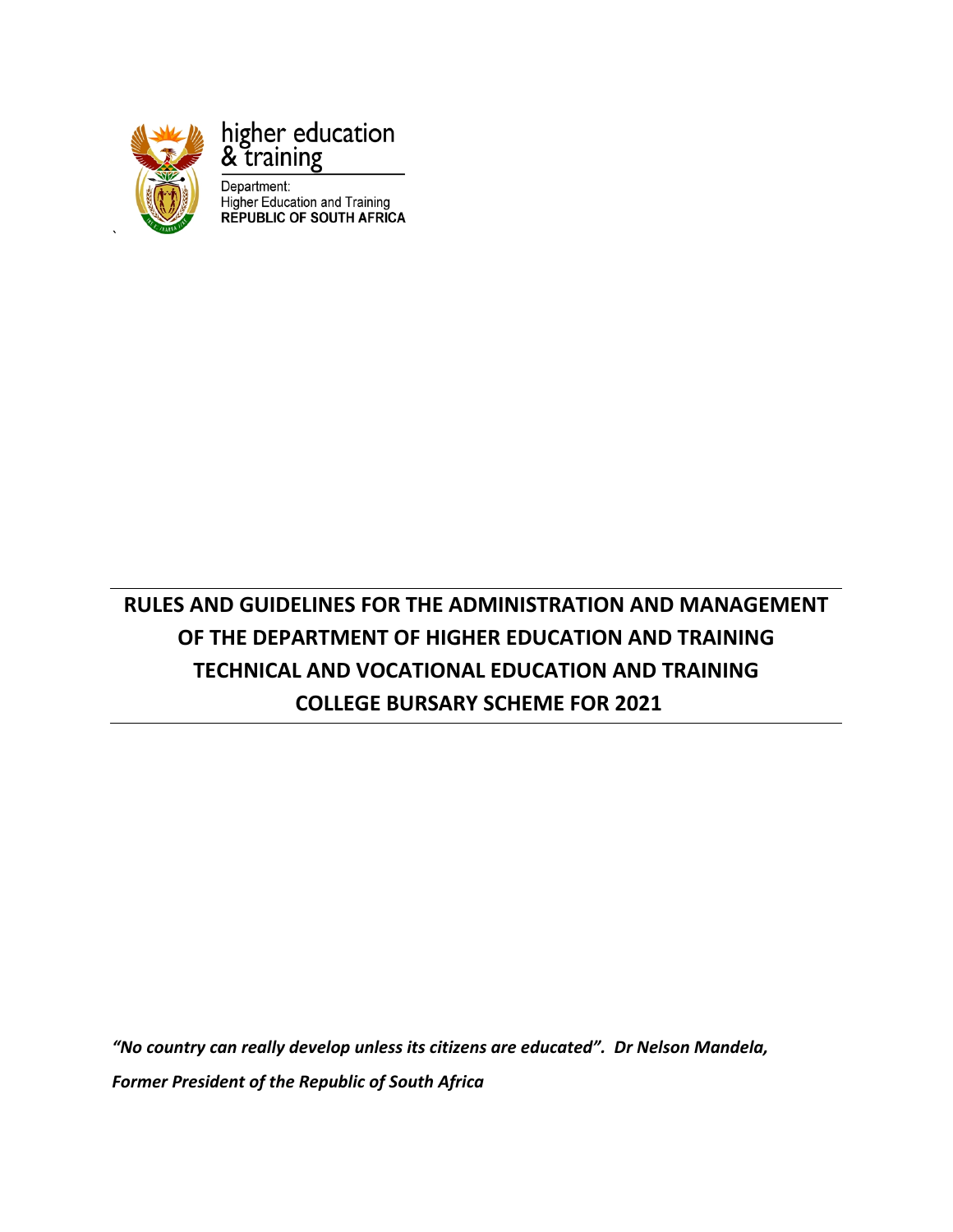## **TABLE OF CONTENTS**

| 1.  |                                                                                       |
|-----|---------------------------------------------------------------------------------------|
| 2.  |                                                                                       |
| 3.  |                                                                                       |
| 4.  |                                                                                       |
| 5.  |                                                                                       |
| 6.  |                                                                                       |
| 7.  |                                                                                       |
| 8.  |                                                                                       |
| 9.  |                                                                                       |
| 10. |                                                                                       |
| 11. |                                                                                       |
| 12. |                                                                                       |
| 13. |                                                                                       |
| 14. |                                                                                       |
| 15. |                                                                                       |
| 16. |                                                                                       |
| 17. |                                                                                       |
| 18. | Compliance with the TVET College Attendance and Punctuality Policy21                  |
| 19. | Verification of Residential Addresses of the Recipients of Accommodation Allowances21 |
| 20. |                                                                                       |
| 21. |                                                                                       |
| 22. |                                                                                       |
| 23. |                                                                                       |
| 24. |                                                                                       |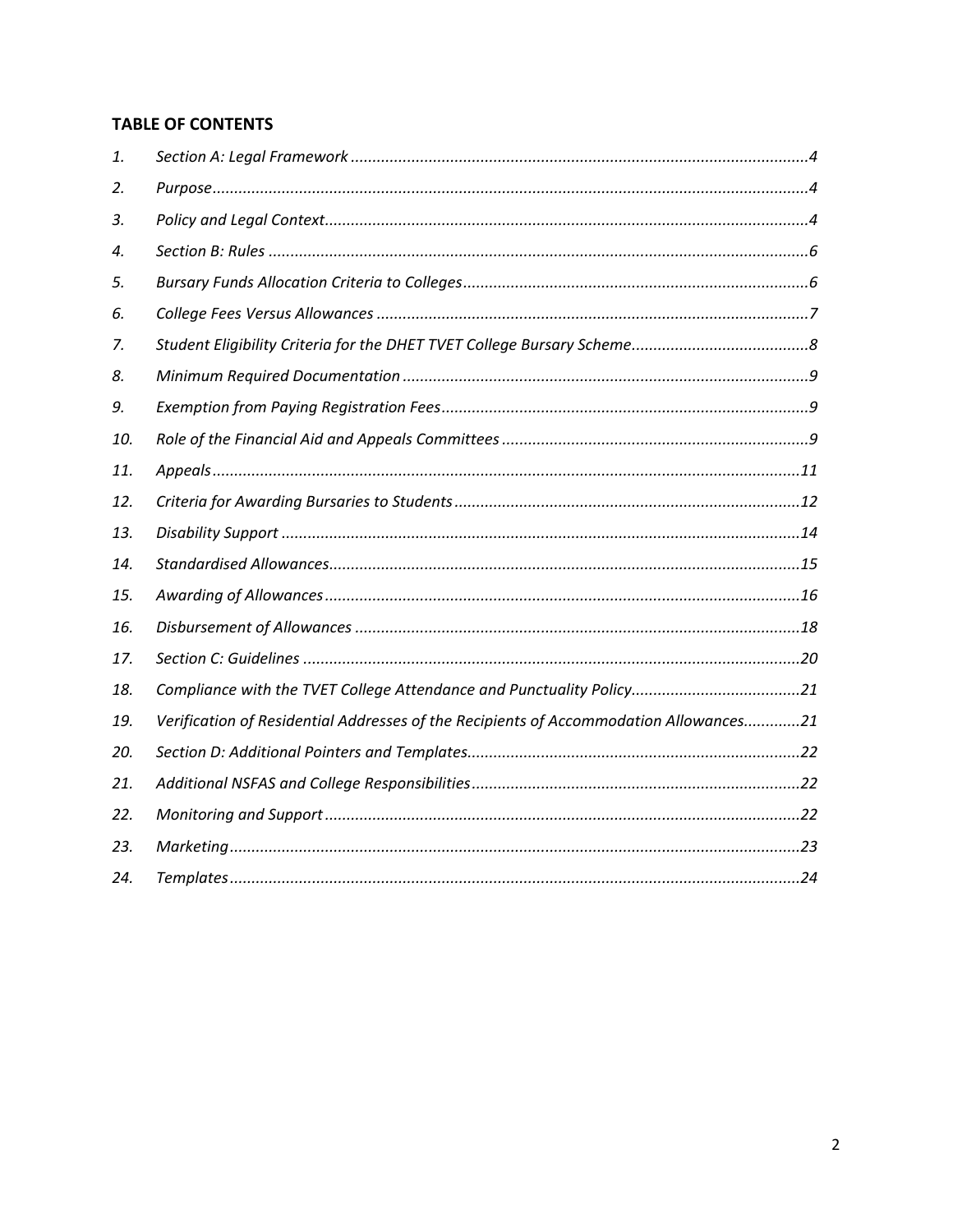## **ACRONYMS**

| AGSA                     | Auditor-General of South Africa                                               |
|--------------------------|-------------------------------------------------------------------------------|
| <b>BAC</b>               | <b>Bursary Appeals Committee</b>                                              |
| DG.                      | Director-General                                                              |
| DDG.                     | <b>Deputy Director-General</b>                                                |
| <b>DHET</b>              | Department of Higher Education and Training                                   |
| <b>FAC</b>               | <b>Financial Aid Committee</b>                                                |
| <b>FAL</b>               | <b>First Additional Language</b>                                              |
| <b>FAO</b>               | <b>Financial Aid Officer</b>                                                  |
| <b>FTE</b>               | <b>Full Time Equivalent</b>                                                   |
| ID                       | <b>Identity Document</b>                                                      |
| NC(V)                    | <b>National Certificate (Vocational)</b>                                      |
| <b>NQF</b>               | <b>National Qualifications Framework</b>                                      |
| <b>NSC</b>               | National Senior Certificate                                                   |
| NSDS III                 | National Skills Development Strategy III                                      |
| <b>NSFAS</b>             | National Student Financial Aid Scheme                                         |
| <b>NSF-TVET Colleges</b> | National Norms and Standards for Funding Technical and Vocational Education   |
|                          | and Training Colleges                                                         |
| <b>PLP</b>               | Pre-Vocational Learning Programme                                             |
| Report 191               | National Education Policy, formal Technical Colleges Instructional Programmes |
|                          | in the RSA                                                                    |
| SASSA                    | South African Social Security Agency                                          |
| <b>SRC</b>               | <b>Student Representative Council</b>                                         |
| SSS                      | <b>Student Support Services</b>                                               |
| <b>TVET</b>              | <b>Technical and Vocational Education and Training</b>                        |
| Umalusi                  | Council for Quality Assurance in General and Further Education and Training   |
| <b>VCET</b>              | Vocational and Continuing Education and Training                              |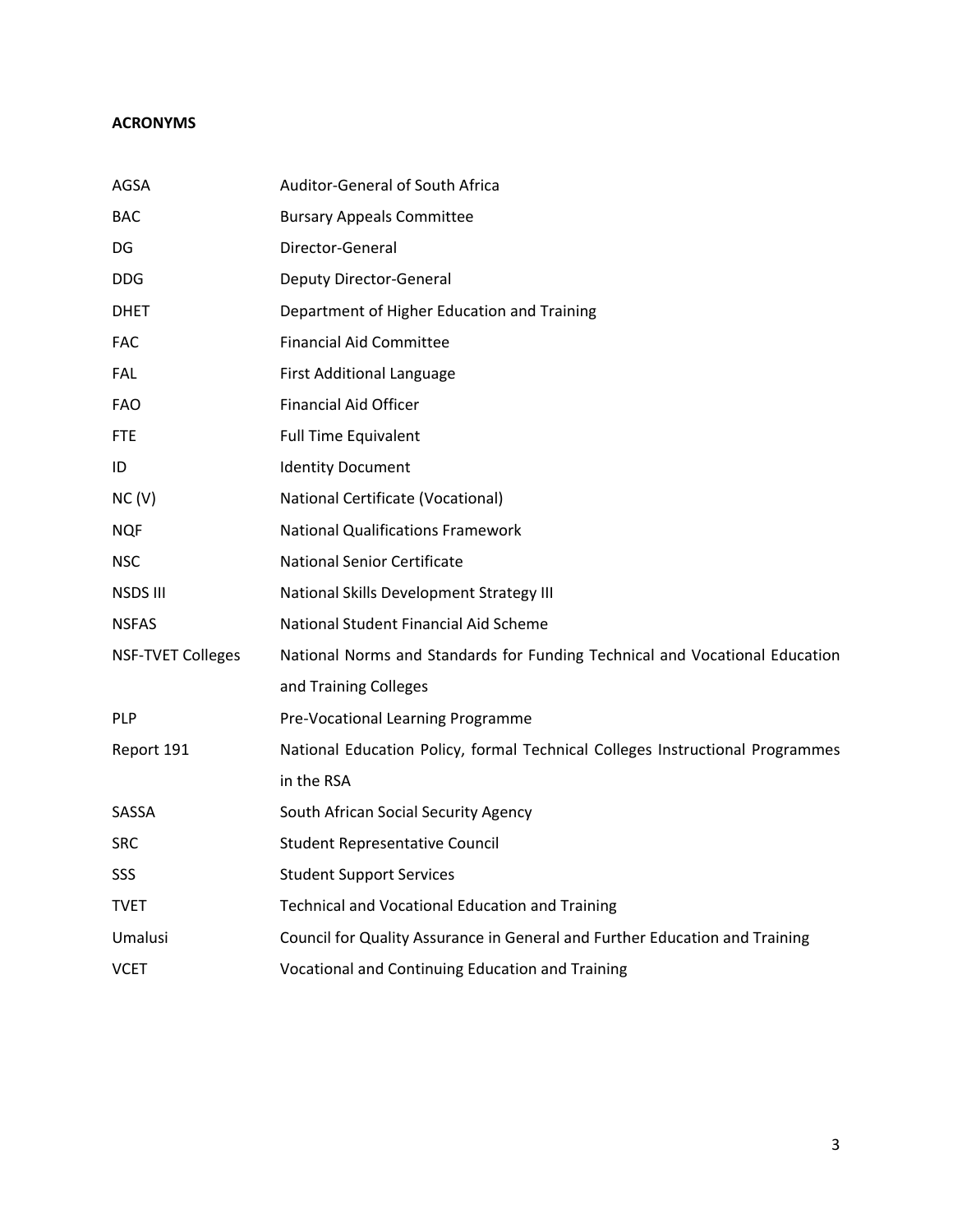#### <span id="page-3-0"></span>**SECTION A: LEGAL FRAMEWORK**

#### <span id="page-3-1"></span>**PURPOSE**

The purpose of this document is to provide the National Student Financial Aid Scheme (NSFAS) and Technical and Vocational Education and Training (TVET) Colleges with the rules and guidelines for the administration, management and awarding of bursaries to qualifying students.

#### <span id="page-3-2"></span>**POLICY AND LEGAL CONTEXT**

These rules and guidelines have been developed in accordance with the "*National Norms and Standards for Funding Technical and Vocational Education and Training Colleges* (*NSF-TVET Colleges*)". In terms of the *Continuing Education and Training Act, 2006*, the Minister of Higher Education and Training must determine policy on the norms and standards for funding TVET Colleges. To this effect, in 2015, the Minister promulgated the *National Norms and Standards for funding TVET Colleges*, hereafter referred to as the "*NSF-TVET Colleges*".

- 1. In terms of the *NSF-TVET Colleges*, each student enrolled in a state-funded programme must be subsidised by the state at 80% of the total programme cost. The difference of 20% of the total programme costs, which constitute College fees, must be recovered from the student.
- 2. In order to ensure that College fees do not constitute a barrier to access to state-funded programmes, paragraph 73 of the *NSF-TVET Colleges,* and paragraph 5.2.4 of the *National Plan for Further Education and Training Colleges in South Africa, 2008;* state that the Government shall establish and maintain a national TVET College bursary system and the administration of this bursary scheme will be by NSFAS. This is to ensure that academically deserving and yet financially needy students gain access to education and training opportunities in TVET Colleges. The bursary amount covers the 20% portion of student fees for academically deserving and financially needy students.
- 3. Paragraph 73 of the *NSF-TVET Colleges* and paragraph 5.2.4 of the *National Plan for Further Education and Training Colleges in South Africa, 2008* further require the Department to develop rules and guidelines for the administration and management of the TVET College Bursary Scheme. This document must therefore be understood against this policy injunction.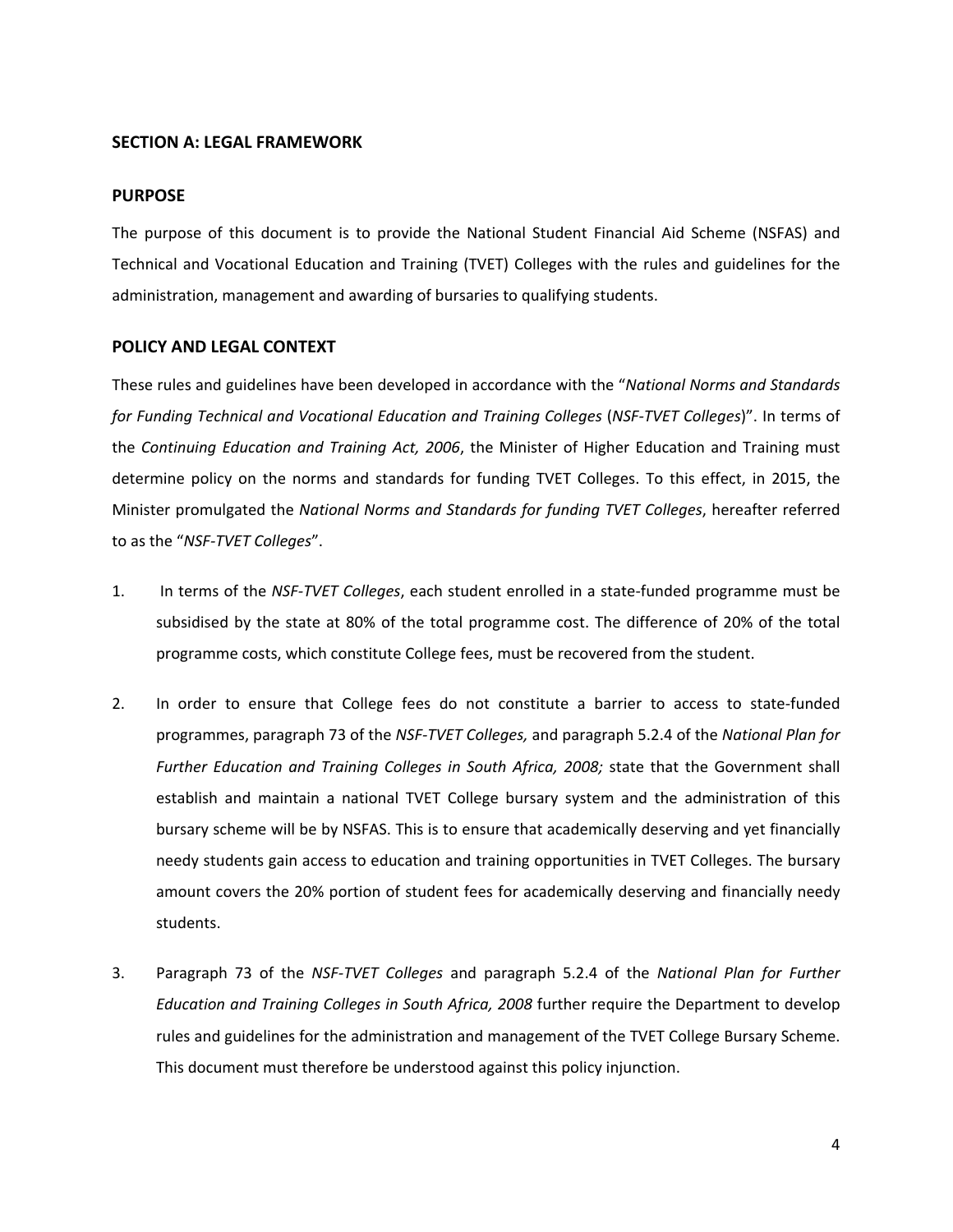- 4. To gain a comprehensive understanding of the legal and the policy framework that underpins the TVET College Bursary Scheme, these rules and guidelines must be read in conjunction with:
	- 4.1 *National Student Financial Aid Scheme Act, 1999 (as amended);*
	- 4.2 *Continuing Education and Training Act, 2006 (as amended);*
	- 4.3 *The National Plan for Further Education and Training Colleges in South Africa, 2008;*
	- 4.4 *National Norms and Standards for Funding Technical and Vocational Education and Training Colleges, 2015;*
	- 4.5 *The extension of phasing out of the National N Certificates: N1 N3 (Engineering Studies), Government Gazette No. 33793;*
	- 4.6 *The extension of the offering of National N Certificates: N4 N6, Government Gazette No. 33794;*
	- 4.7 *Approval of the policy document Formal TVET College programmes at Levels 2 to 4 of the NQF, Government Gazette No. 33795;*
	- 4.8 *Report of the Ministerial Committee on the Review of the National Student Financial Aid Scheme;*
	- 4.9 *DHET TVET College Student Attendance and Punctuality Policy, 2013;*
	- 4.10 *Policy Framework for Administration and Management of Student Admissions in Technical and Vocational Education and Training Colleges;*
	- 4.11 *NSFAS Guidelines and Regulations, as codified within the NSFAS Student Funding Policy and the NSFAS Handbook; and*
	- 4.12 *SCHEDULE of Register of Nationally Approved Programmes (updated annually).*
- 5. Pursuant to the commitment made in the policy and legislation cited above, in 2007, for the first time in the history of TVET Colleges, a bursary scheme was introduced as a means to improve access to priority vocational programmes offered at TVET Colleges.
- 6. The provision of student financial aid is critical for enabling access to TVET Colleges. The role of TVET Colleges as the nucleus of skills development in South Africa is explicitly contained in the National Skills Development Strategy (NSDS) III published in January 2011. The challenge of access to post-school education and training opportunities for academically deserving students but financially needy students is addressed by the bursary scheme.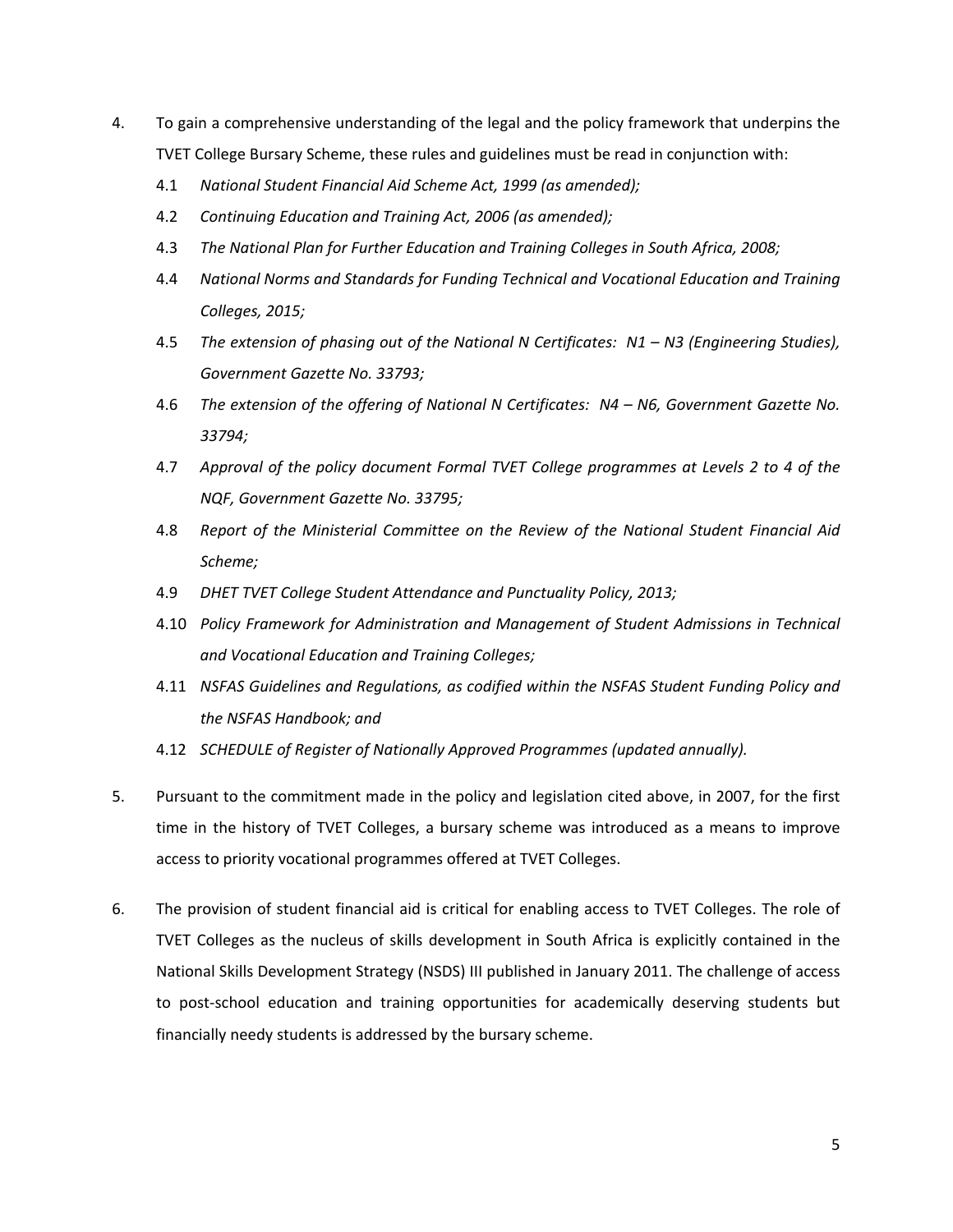- 7. In terms of paragraph 73 of the *NSF-TVET Colleges*, the Department is required to formulate rules and guidelines regarding the allocation of bursaries to Colleges as well as awarding of such bursaries to students.
- 8. In 2018, government announced the introduction of fee free education for the post-school education and training sector. This resulted in an increase to the joint family income threshold for students who are eligible to receive funding. Furthermore, the TVET sector received a separate allocation for allowances, in addition to the tuition allocation.
- 9. This policy document delineates the **RULES** (i.e. Section B) from the **GUIDELINES.** The latter pertains mainly to the determination of allowances (i.e. Section C)**.** Evidence shows that it is practically impossible for the *Bursary Rules and Guidelines* to address specific and unique challenges of each College. This reality calls for a radical policy paradigm shift to address these challenges which often cause instability in the sector.
- 10. Colleges are expected to strictly implement the RULES and follow the GUIDELINES. Should a College wish to deviate from the GUIDELINES section due to its specific and unique circumstances it must develop the *Determination of Allowances Policy* to respond to its specific and unique circumstances for implementation in 2021 (cf. paragraph 58). In developing *the Determination of Allowances Policy,* each College must consider utilising the Department's **GUIDELINES** as the frame of reference and file its *Determination of Allowances Policy* for each academic year for audit purposes.

## <span id="page-5-0"></span>**SECTION B: RULES**

11. Paragraphs 11 to 56 constitute the RULES section of the *Bursary Rules and Guidelines*. It is compulsory for Colleges and NSFAS to strictly comply with the RULES section of this document.

## <span id="page-5-1"></span>**BURSARY FUNDS ALLOCATION CRITERIA TO COLLEGES**

- 12. The Department allocates bursary funds to Colleges on an annual basis taking the following into consideration:
	- 12.1 Programme costs in accordance with the NSF-TVET Colleges;
	- 12.2 DHET approved Pre-Vocational Learning Programme (PLP), National Certificate (Vocational) (NC (V)) and Report 191 enrolments;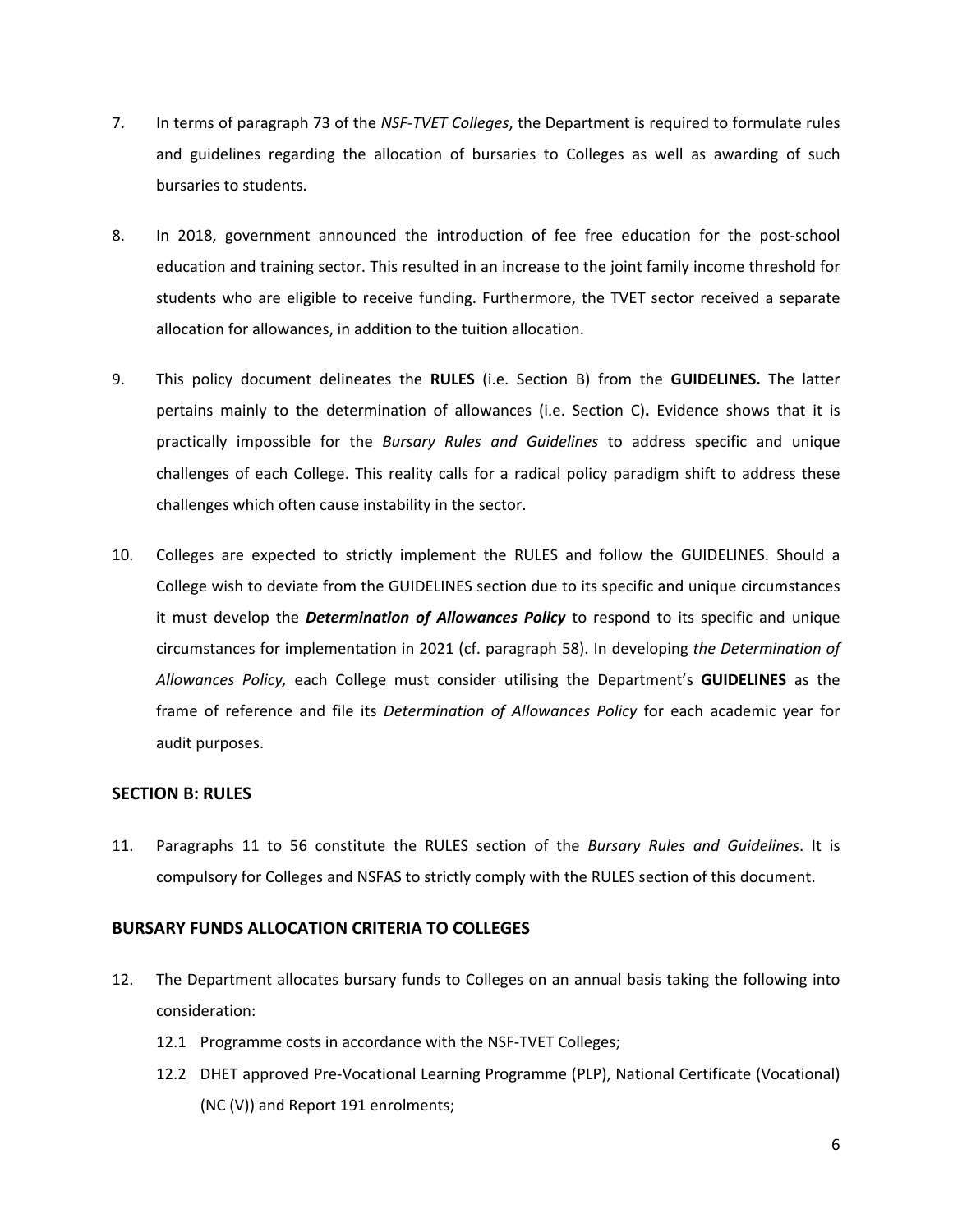- 12.3 Students' academic performance as per the academic progression policy in relation to, NC (V) and Report 191 programmes and retention rates;
- 12.4 College fees; and
- 12.5 Available funding.
- 13. Accurate and fair distribution of the bursary funds is of paramount importance. These principles are applied to the Full Time Equivalent (FTE) enrolment figures finalised by the end of February of each year. Paragraph 13 of the *NSF-TVET Colleges* outlines the following as three key components of the funding formula:
	- 13.1 The first component is the government subsidy which covers 80% of the programme costs;
	- 13.2 The second component is placing a cap on College level fees, thus limiting the portion of programme cost which may be charged to 20% of the programme cost; and
	- 13.3 The third and last component is the establishment of a national bursary scheme to ensure that students who are academically capable but financially needy are assisted to cover their College fees.
- 14. NSFAS manages and administers the Department's TVET College Bursary Scheme on behalf of the Department.

#### <span id="page-6-0"></span>**COLLEGE FEES VERSUS ALLOWANCES**

- 15. The bursary scheme consists of two processes namely tuition fees and allowances (comprising the personal care allowance, accommodation or travel allowance). NSFAS is responsible for making a determination of whether or not students' applications are successful in so far as the tuition fees are concerned. Colleges are responsible for making a determination on the applications for travel and accommodation allowances. Students therefore need to apply directly with the College for allowances as part of the College registration process but they must first apply with NSFAS in order to determine whether or not they qualify for financial aid.
- 16. It is important to note that the Bursary is meant for both tuition and for allowances. Full payment of college fees is therefore critical as it enables colleges to execute their core mandate of providing quality teaching and learning. Furthermore, it is important for colleges to have systems and processes in place that will enable the college to monitor student debt and ensure adequate recoveries are put in place. The underpinning principle is that the Department is committed to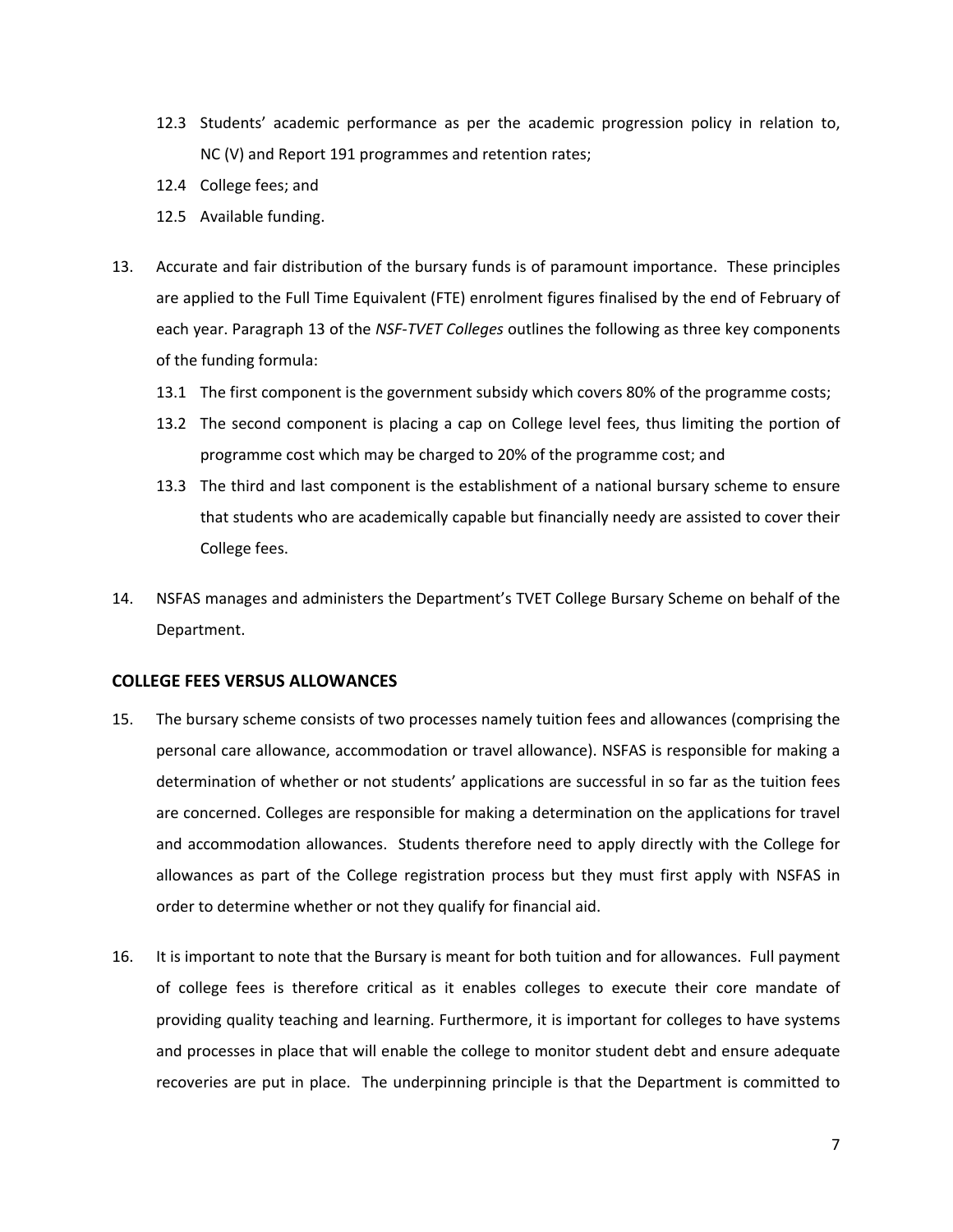providing access into vocational educational opportunities for all qualifying students, and thus caters for those who would otherwise not have had the opportunity to access the college because of financial constraints.

- 17. Colleges must adhere to their approved enrolment plan and enforce strict admission requirements as bursary funds are only intended to subsidise students who qualify for Ministerially-approved programmes based on their respective approved enrolment plans. A College will be responsible for administering the allowance application process and to determine the specific allowance per student (comprising the personal care allowance and transport or accommodation). The Financial Aid Committee will ensure compliance according to the Bursary Rules and Guidelines and College approved policies and procedures where applicable**. Where colleges exceed the trends for allocation of travel and/or accommodation allowances, NSFAS will be required to undertake an audit of all qualifying students in the college.**
- 18. The maximum permissible bursary awards are updated annually. Refer to paragraph 37 below for amounts for travel, accommodation and the personal care allowances as well as the programme costs of the 2021 academic year. Programme costs for the following year will be sent separately to Colleges before the end of September of each year.

#### <span id="page-7-0"></span>**STUDENT ELIGIBILITY CRITERIA FOR THE DHET TVET COLLEGE BURSARY SCHEME**

- 19. In applying for a DHET TVET College bursary, a student must first meet the NSFAS funding requirements and the following eligibility criteria:
	- 19.1 Be a South African citizen;
	- 19.2 Be registered or intend to register on a PLP, NC(V) or Report 191 programme at any of the fifty (50) public TVET Colleges in South Africa;
	- 19.3 Must be in need of financial assistance (NSFAS will determine whether or not a student meets the financial eligibility criteria);
	- 19.4 Returning students must demonstrate proven and accepted academic performance (academically deserving) in line with the College's progression policy or the progression prescriptions of the Bursary Rules and Guidelines (whichever is higher);
	- 19.5 Must not be enrolling for a qualification that duplicates previous learning that was statefunded;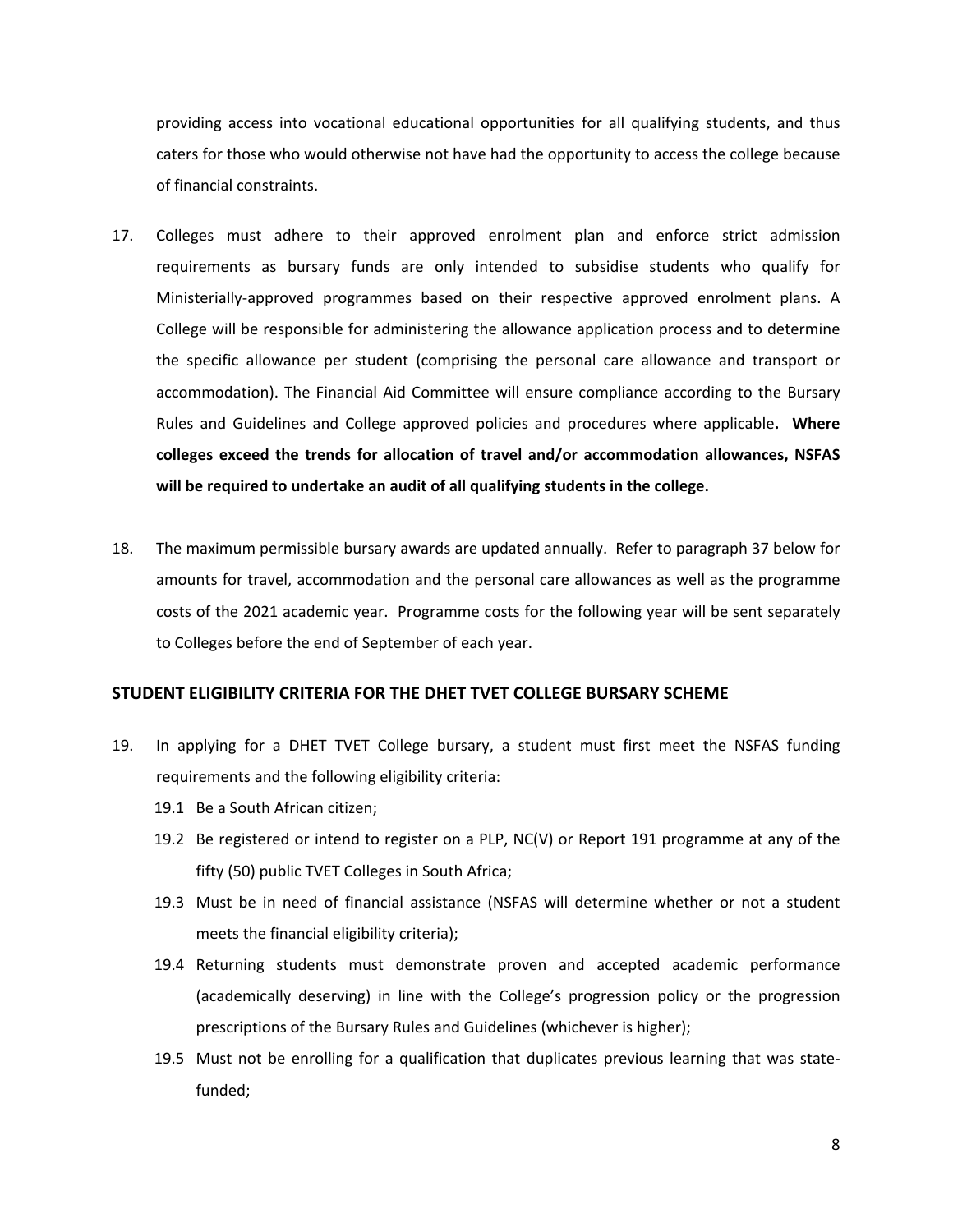- 19.6 Applicants will qualify if they fall within the maximum threshold of up to R350 000 of combined gross family income per annum and are admitted/received a firm offer for enrolment in a College. In respect of Students with Disabilities (SwDs) the maximum threshold is up to R600 000 of combined gross family income per annum;
- 19.7 A student will be funded for the PLP for one year only and it is not linked to the N rule; and 19.8 The N+1 and N+2 principle must be applied (refer to paragraphs 34.5, 34.6 and 34.38)

## <span id="page-8-0"></span>**MINIMUM REQUIRED DOCUMENTATION**

20. A bursary application form (online or manual) together with the supporting documents must be submitted as per the NSFAS application processes and procedures. Colleges must ensure that they keep the necessary supporting documents for the walk-in applications for audit purposes.

## <span id="page-8-1"></span>**EXEMPTION FROM PAYING REGISTRATION FEES**

21. Students who are NSFAS beneficiaries must not be required to pay registration fees. Colleges may not exclude such students on the basis of their inability to pay registration fees. The advance payment is specifically for the purpose of exempting such students from paying registration fees and for paying travel, accommodation and personal care allowances of qualifying students.

## <span id="page-8-2"></span>**ROLE OF THE FINANCIAL AID AND APPEALS COMMITTEES**

- 22. The introduction of the NSFAS centralised bursary management system does not imply that Colleges do not need to have a Financial Aid Committee (FAC). The functions of the FAC include, but are not limited to the following:
	- 22.1 Enforce strict compliance to the Bursary Rules and Guidelines;
	- 22.2 Promote honest and transparent bursary administration processes;
	- 22.3 Determine the specific allowance per student;
	- 22.4 Members of the FAC must comply with the Bursary Rules and Guidelines and are governed by this document in decision-making; and
	- 22.5 Submission of the list of the projected funded students to NSFAS as per the registration cycle by end of November of each year.
- 23. The above-mentioned functions of the FAC will evolve as part of the transition stage to the NSFAS centralised bursary management system. The FAC must have, at a minimum, one meeting per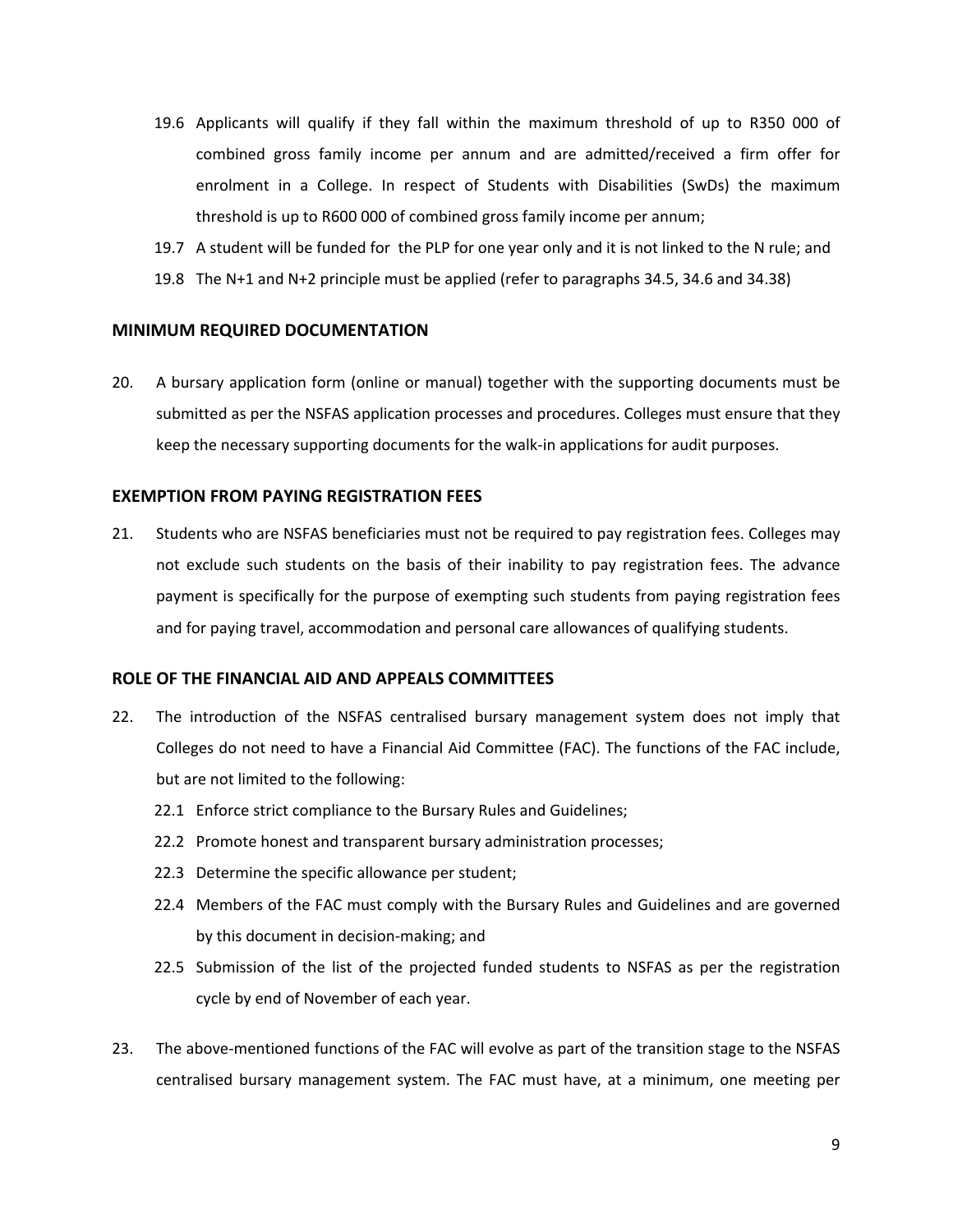month to monitor bursary administration processes. Detailed minutes of the FAC meetings must be kept for future reference and verification of decisions taken.

- 24. The FAC is required to be a stakeholder-inclusive structure that includes representation from:
	- 24.1 Student Support Services;
	- 24.2 Finance;
	- 24.3 Corporate Services;
	- 24.4 Student Representative Council (3 central SRC members, i.e. the President, Secretary-General and Treasurer-General and 1 SRC member per campus);
	- 24.5 Marketing; and
	- 24.6 Management (including campus managers).
- 25. The meetings of the FAC must be chaired by the Deputy Principal: Finance. Furthermore, given the recent audit findings raised by the Auditor-General of South Africa (AGSA) it is critical that Deputy Principals: Finance take full accountability for administration of the bursary scheme to ensure that more effective and efficient bursary administration processes are applied. This must cover all aspects with regard to bursary application, bursary administration, financial management including student billing and debt collection as well as NSFAS claims and receipts processing. All documentation in this regard must be available for audit purposes in the college, conducted internally and externally through NSFAS.
- 26. The College Principal may use his/her discretion to add other representatives to the FAC. The College must submit a schedule of meetings as well as the letter reflecting the names and contact details of all the members of the FAC and the Bursary Appeals Committee (BAC) to the Department before the end of January of each year (the letter must be signed by the College Principal).
- 27. The FAC must keep records of all its meetings (minutes), which may be required for audit purposes, especially in respect of decisions which impact on the bursary awards to students.
- 28. The FAC must forward its recommendations in respect of the applications for allowances to the Principal for approval. Payments made to Colleges will not exceed the College's bursary tuition allocation, as confirmed by the Department.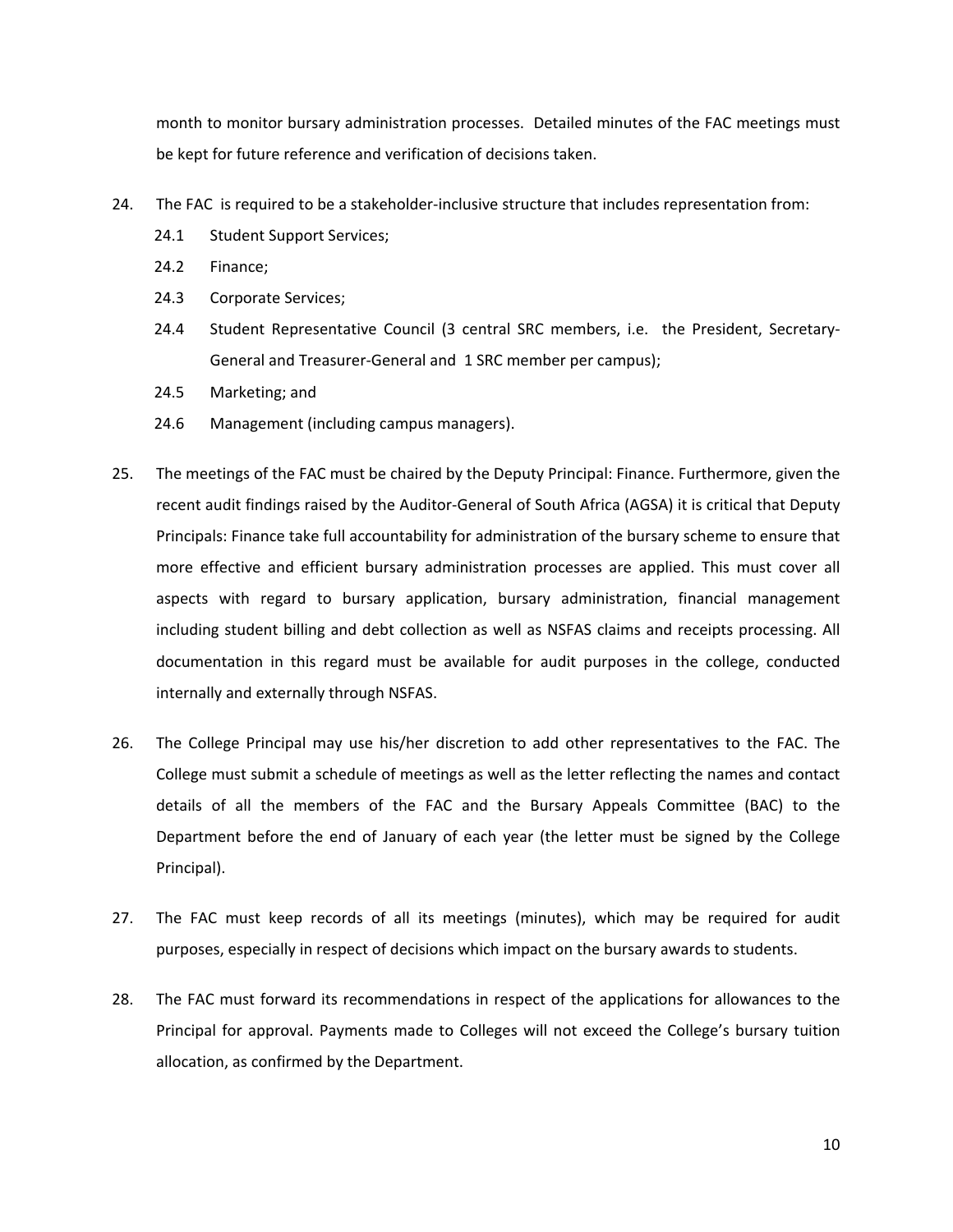- 29. Registration data submitted to the NSFAS must have gone through the necessary validation and verification at the college level.
- 30. The College must credit the accounts of all successful applicants within two weeks of the College having received bursary funds and a list of bursary beneficiaries from NSFAS. Furthermore, the campus finance office must provide successful applicants with copies of their statements within two weeks of the College having received payment from NSFAS and having credited the accounts of the successful applicants. All unsuccessful applicants are liable for payment of their College fees, subject to the outcome of the appeal process. An unsuccessful applicant who intends to contest the decision of NSFAS or the College FAC, must lodge an appeal in writing with NSFAS or the College BAC within ten (10) working days of having received the outcome of his/her bursary application.

#### <span id="page-10-0"></span>**APPEALS**

- 31. An appeal must be lodged as per the NSFAS processes and procedures.
- 32. A College is required to set up a BAC which should be constituted as follows:
	- 32.1 College Principal;
	- 32.2 Deputy Principals: Academic, Student Support Services;
	- 32.3 Chief Financial Officer (CFO);
	- 32.4 SSS Manager (Financial Aid Manager); and
	- 32.5 President of the SRC (or the Deputy President of the SRC if the appeal is lodged by the President).

The College Principal may use his/her discretion to add other representatives to the Bursary Appeals Committee.

33. Students and landlords are required to comply with the terms and conditions of the lease agreement. However, any termination of the contract must be done in accordance with the terms and conditions stipulated in the contract. Students must be aware of the legal responsibilities inherent in a contractual agreement. It is critical for colleges to offer financial literacy programmes in order to empower students to make sound and responsible financial decisions on important matters such as budgeting, saving and debt management.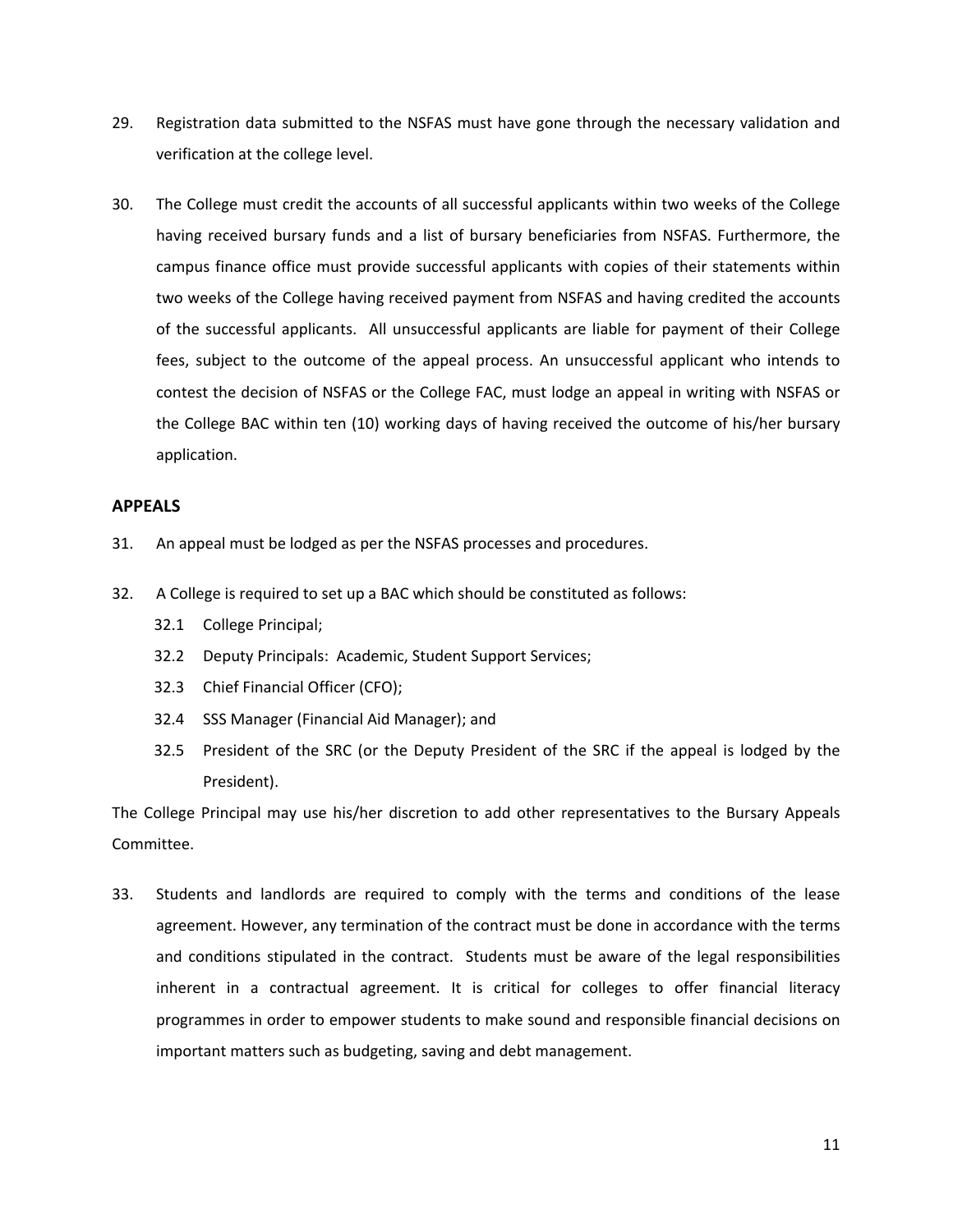#### <span id="page-11-0"></span>**CRITERIA FOR AWARDING BURSARIES TO STUDENTS**

- 34. NSFAS must use the criteria below when awarding bursaries to students:
	- 34.1 The academic merit of the returning student must be assessed using an academic record or statement of results when awarding bursaries to students. Returning NSFAS students who have had NO break in funding and have progressed to the next level of the funded course, must NOT re-apply. NSFAS will process their funding using the examination results obtained from the TVET college the student was registered at in the previous examination period;
	- 34.2 All NC (V) and Report 191 bursary recipients who FAIL to progress to the next level of their studies must NOT be awarded a bursary to repeat. This determination must be made by the College and communicated to NSFAS;
	- 34.3 A bursary may only be awarded to students progressing to the next NC (V) level if they passed at least 5 subjects in the previous NC (V) level. In cases where the criteria for progression to the next level is stricter as per the progression policy of the College then the College progression policy will apply. All NC (V) students are eligible for NSFAS provided they are registered for at least 5 NC (V) subjects at the same level. Colleges must strictly adhere to this criteria and not use the modes of delivery such as part-time or distance learning, which are often used inaccurately across the sector. Where colleges restrict students categorised as part-time/distance regarding the number of subjects that they can enrol for, these restrictions automatically disqualify such students as they cannot meet the requirements mentioned above;
	- 34.4 A bursary may only be awarded to students if they passed a minimum of 3 subjects in the previous N-Level. However, in cases where the criteria for progression to the next level is stricter as per the progression policy of the College then the College progression policy will apply. All Report 191 students are eligible for NSFAS provided they are registered for at least 3 Report 191 subjects at the same level. Colleges must strictly adhere to this criterion and not use the modes of delivery such as part-time or distance learning, which are often used inaccurately across the sector. Where colleges restrict students categorised as parttime/distance regarding the number of subjects that they can enrol for, these restrictions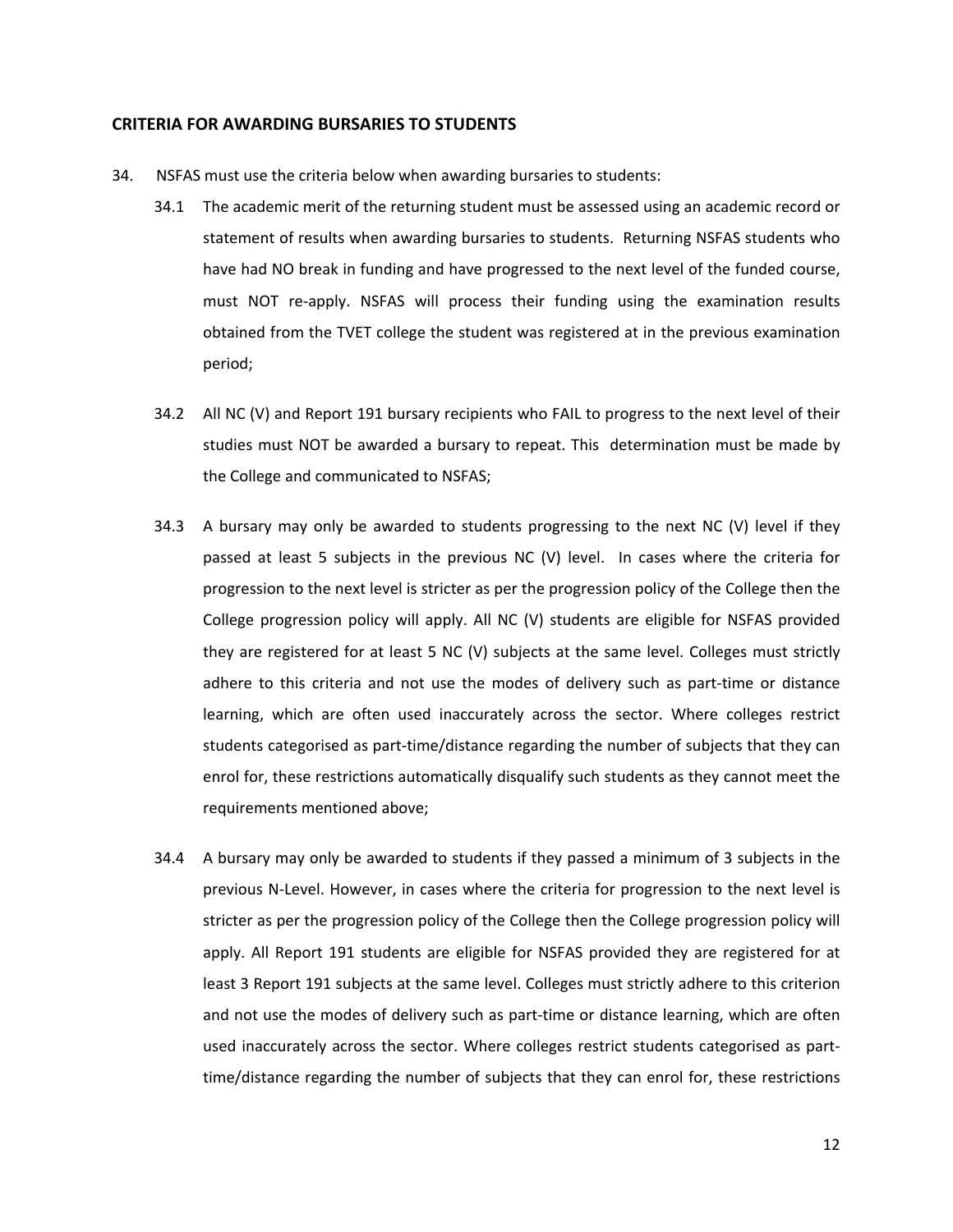automatically disqualify such students as they cannot meet the requirements mentioned above;

- 34.5 The N period of study equates to the minimum time required to complete the programme whereas the N+1 or N+2 period of study equate to the minimum time required to complete the programme, plus one or two additional study periods respectively;
- 34.6 Students may be awarded bursaries up to a maximum of four years (N+1) for completion of the NC (V) programme. Colleges must make a determination of the fourth qualifying year for the student to receive the bursary and this may cover any number of outstanding subjects for repeating Level 4. Report 191 students may be awarded bursaries up to a maximum of four trimesters or semesters (N+1) for completion of the Report 191 programme N3 or N6 respectively. Colleges must make a determination of the fourth qualifying trimester or semester for the student to receive the bursary and this may cover any number of outstanding subjects for repeating N3 or N6 respectively;
- 34.7 The Department is committed to the promotion of the rights of persons with disability through their inclusion in the Post-school Education and Training (PSET) system to acquire the requisite skills and knowledge which will enable them to participate in all activities of society. To this end, it is critical to strengthen academic support programmes provided to Students with Disabilities and to afford them a reasonable opportunity to complete their studies;
- 34.8 In an effort to ensure redress and equity, Students with Disabilities must be awarded bursaries up to a maximum of five years for completion of the NC (V) programme Level 4, five trimesters for completion of the Report 191 programme N3 and five trimesters/semesters for completion of the Report 191 programme N6. The N+2 rule must be implemented for a consecutive and uninterrupted five years/trimesters/semesters for Students with Disabilities;
- 34.9 Where bursaries are awarded for outstanding subjects only, the actual costs per subject must be charged;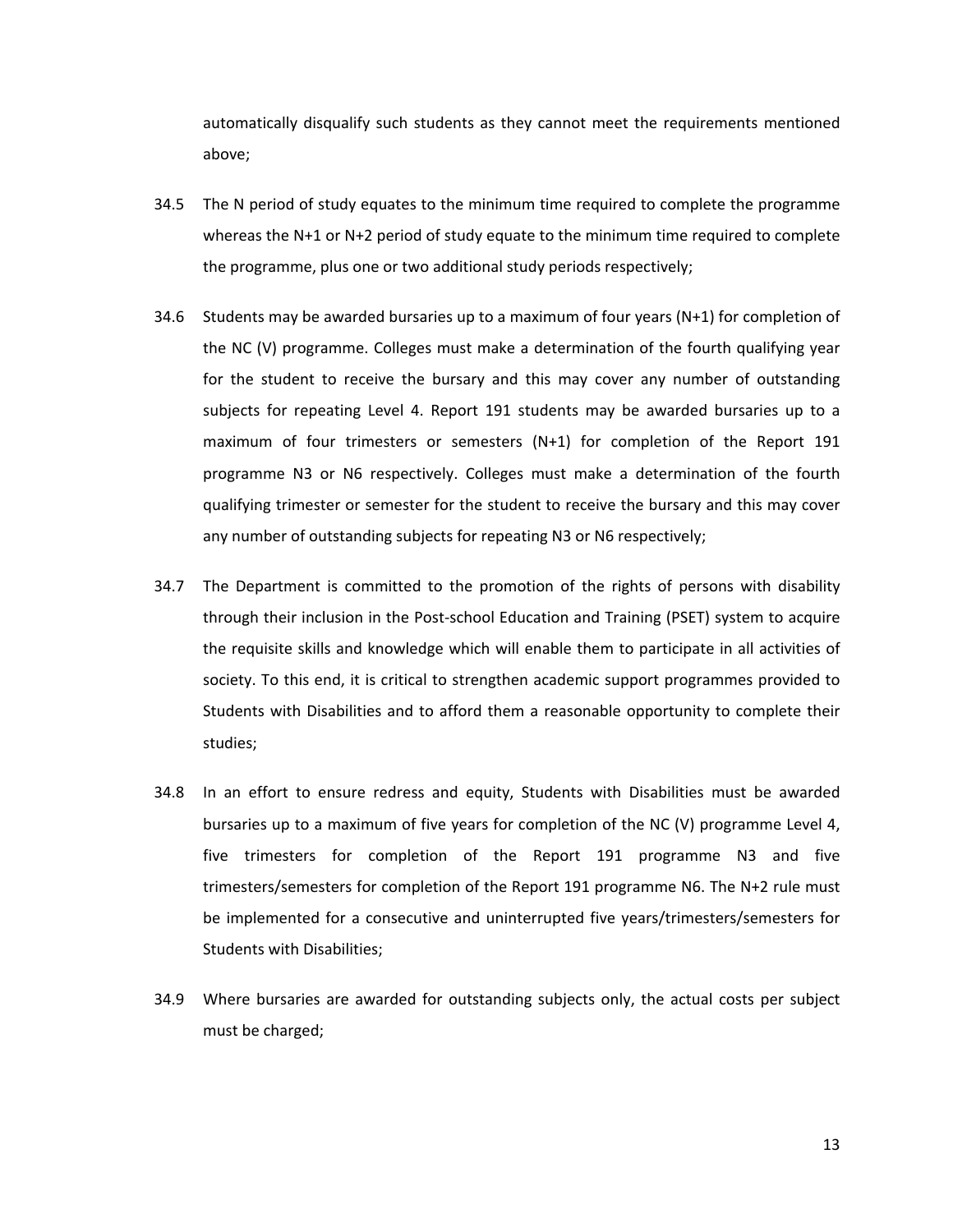- 34.10 Bursary recipients who switch from one programme to another (i.e. from NC (V) to Report 191 programme N1 – N3 or vice-versa) or change programmes within an NC (V) or Report 191 programme during the course of their studies are not eligible for financial assistance. Furthermore, bursary recipients who complete NC (V) Level 4 are not eligible for financial assistance should they want to enroll for another NC (V) programme or Report 191 programme N1 – N3; similarly bursary recipients who complete Report 191 N4 - N6 are not eligible for financial assistance should they want to enroll for another Report 191 programme N4 - N6 or an NC (V) programme. However, bursary recipients who complete NC (V) Level 4 are eligible for financial assistance for an additional two year period, should they want to enroll for Report 191 (N4 – N6); and
- 34.11 Payment of College fees is intended to enable Colleges to undertake their mandate and thus under no circumstances will NSFAS or Colleges make payment of College fees to students. If there is any excess amount for College fees for the current academic year, trimester or semester, such excess amount must be returned to NSFAS granted that the excess amount resulted from the funded amount for fees being higher than the actual fees charged to the account of the student for the funded time period. The College's admission policy must provide for deregistration and such students should be timeously communicated to NSFAS so that students do not continue to receive allowances when they have left the college. The Department's admission policy framework articulates this fully.

#### <span id="page-13-0"></span>**DISABILITY SUPPORT**

- 35. Paragraph 88 of the 2015 *NSF-TVET Colleges* caters for additional cost of providing services to students with disabilities. However, these additional costs specifically relate to programme costs. This simply means that a student with disability is funded according to the programme cost used for all students and an additional amount is allocated as per the category of disability.
- 36. The additional amount received from the DHET must be used to purchase assistive devices and learning materials for students with disabilities. In this regard, colleges may only claim tuition fees and allowances from NSFAS for these students.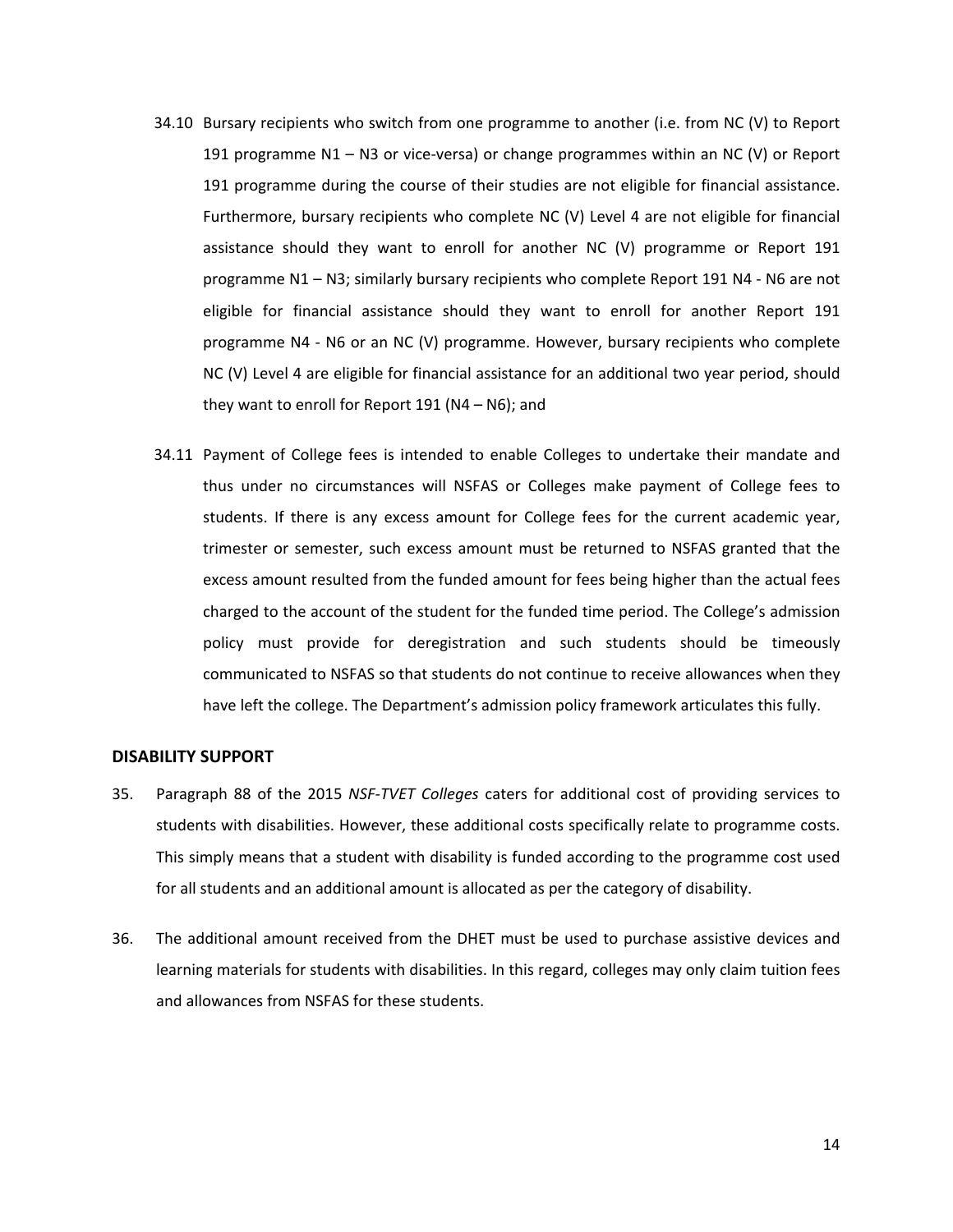## <span id="page-14-0"></span>**STANDARDISED ALLOWANCES**

37. The Department introduced standard allowances in the TVET sector to improve the turnaround times on determination and payment of allowances to students. The Table below indicates items that may be claimed from the bursary. All costs listed in the Table below are standardised amounts that must be awarded to students in 2021 and these standardised amounts must not be reduced or exceeded. The awarding of allowances will be based on the recommendations of College Financial Aid Committee which must be approved by the Principal. All costs are per annum for the 2021 academic year.

| <b>ITEM</b>                                              | <b>COST</b>                                                                                        | <b>COMMENT</b>                                                                                                                                                                                                                          |
|----------------------------------------------------------|----------------------------------------------------------------------------------------------------|-----------------------------------------------------------------------------------------------------------------------------------------------------------------------------------------------------------------------------------------|
| College fees: PLP, NC(V) and<br>Report 191 programmes    | Full cost of College fees as<br>indicated in the programme costs<br>of the current academic year   | Limited to one PLP, NC (V) or Report 191<br>programme per student per annum.                                                                                                                                                            |
| Travel<br>60% of bursary beneficiaries                   | R7 350 per annum                                                                                   | Residing less than 40 km from the College<br>(this means from 0 km and beyond but up to<br>39.9 km)<br>R7 350 is the standard rate for all students<br>qualifying for travel allowance                                                  |
| Personal care allowance<br>100% of bursary beneficiaries | R2 900 per annum                                                                                   | All bursary beneficiaries<br>R2 900 is the standard rate for the personal<br>care allowance (cf. paragraph 38)                                                                                                                          |
| Accommodation<br>40% of bursary beneficiaries            | R15 750 (rural) per annum;<br>R18 900 (peri-urban) per annum;<br>and<br>R25 200 (urban) per annum. | Private Accommodation: Residing more<br>than 40 km from the College (this means<br>exactly 40 km and beyond)<br>Three options available in terms of the<br>amounts which may be awarded for private<br>accommodation (cf. paragraph 44) |
|                                                          | R33 000 per annum                                                                                  | College Accommodation: Residing in the<br>College's hostel accommodation<br>R33 000 is the standard rate for all students<br>residing in College accommodation                                                                          |

*Note: College accommodation is inclusive of meals (Colleges and landlords for private accommodation must provide at least three meals a day.* 

38. The Department introduced a new category of allowances in 2019, that is, the personal care allowance which is R2 900 for 2021, per annum per student for all bursary students. This allowance is intended to assist students with their personal necessities.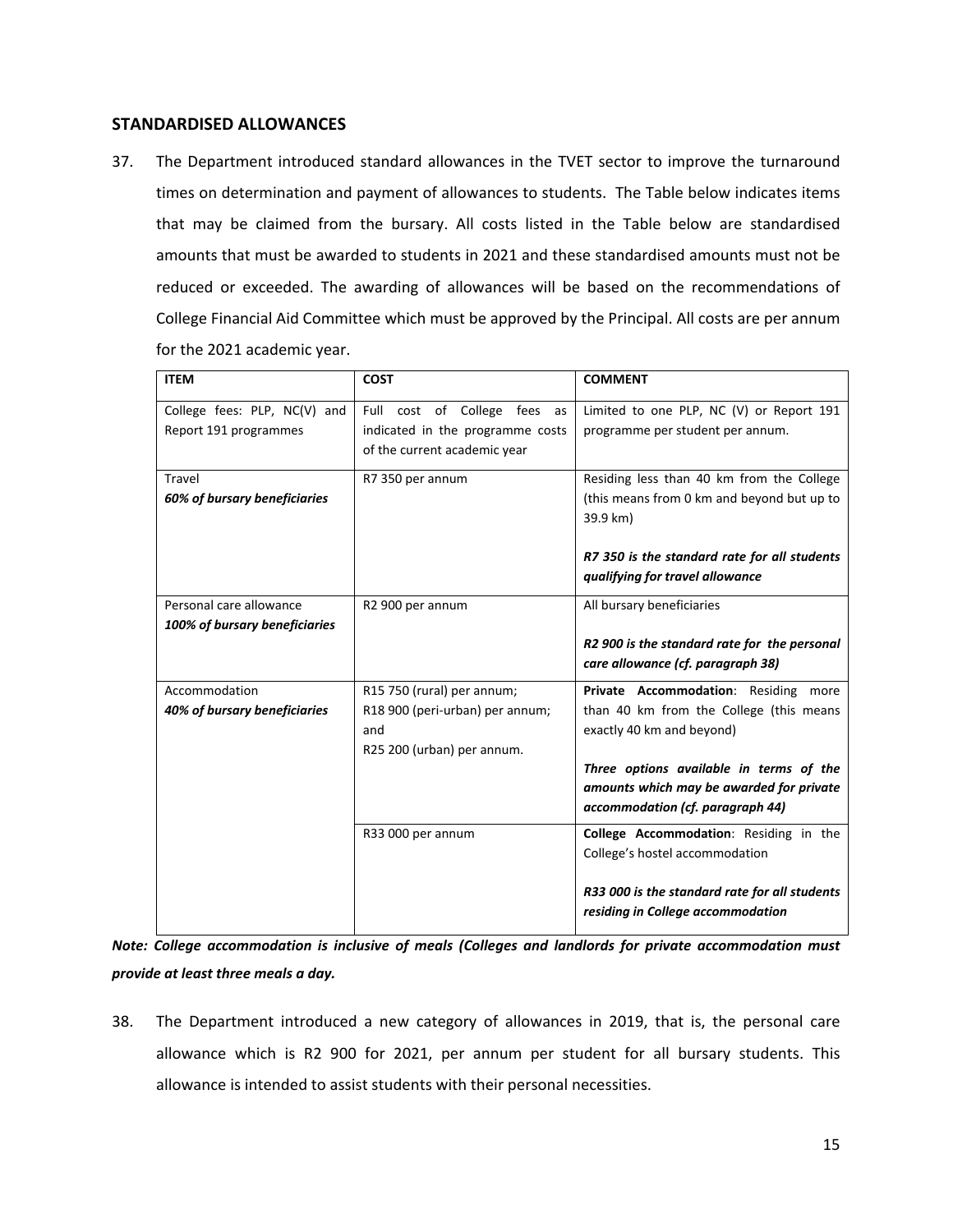39. **In respect of applications for allowances, supporting documents must only be submitted by students applying for accommodation. In this regard, a signed rental agreement and proof of the student's home address will be the only valid form of supporting documentation. All successful applicants who do not submit the above-mentioned supporting documentation will be assumed to have applied for the transport allowance.** 

#### <span id="page-15-0"></span>**AWARDING OF ALLOWANCES**

- 40. Accommodation and travel allowances must be awarded in an accountable manner. Where funds are paid to students a meticulous system of records of payments made must be kept. All the above standardised amounts are the only amounts that must be awarded for 2021 and must not be reduced or exceeded.
- 41. In addition to the personal care allowance, students must only be awarded one type of allowance, i.e. travel or accommodation. An allowance must NOT be perceived as an entitlement but rather as a means of support which may be awarded to a student on the basis of academic performance.
- 42. Proof of residential address (home address) must be submitted as part of the supporting documents for lodging an application for accommodation allowances. Such proof could be in any of the following forms: bank statement; letter from a traditional authority confirming that an individual (or business) is permitted to reside (or operate) on communal land; signed by the relevant traditional authority and stamped with a stamp issued by government; any government issued document: e.g. court order, subpoena, traffic fine, etc. or documentation relating to UIF and/or pension payouts, etc.; correspondence from a Body Corporate / Share Block Association; documentation from an insurance or assurance company, e.g. life assurance, short term insurance, health insurance / medical aid, funeral policies, etc.; television license documentation; telephone account (e.g. Telkom); SARS document which includes: a document produced by SARS or a document to be used for tax purposes, e.g. IT12S, IRP5, IT3b, etc.; a rental / lease agreement; a mortgage statement from another mortgage lender; an investment statement from another Investment Provider, e.g. share, portfolio or unit trust statements; or an affidavit deposed to by the person with whom the student resides.
- 43. Students must only consider private accommodation if College residences are already full to capacity or in instances where the TVET College does not have student residential facilities.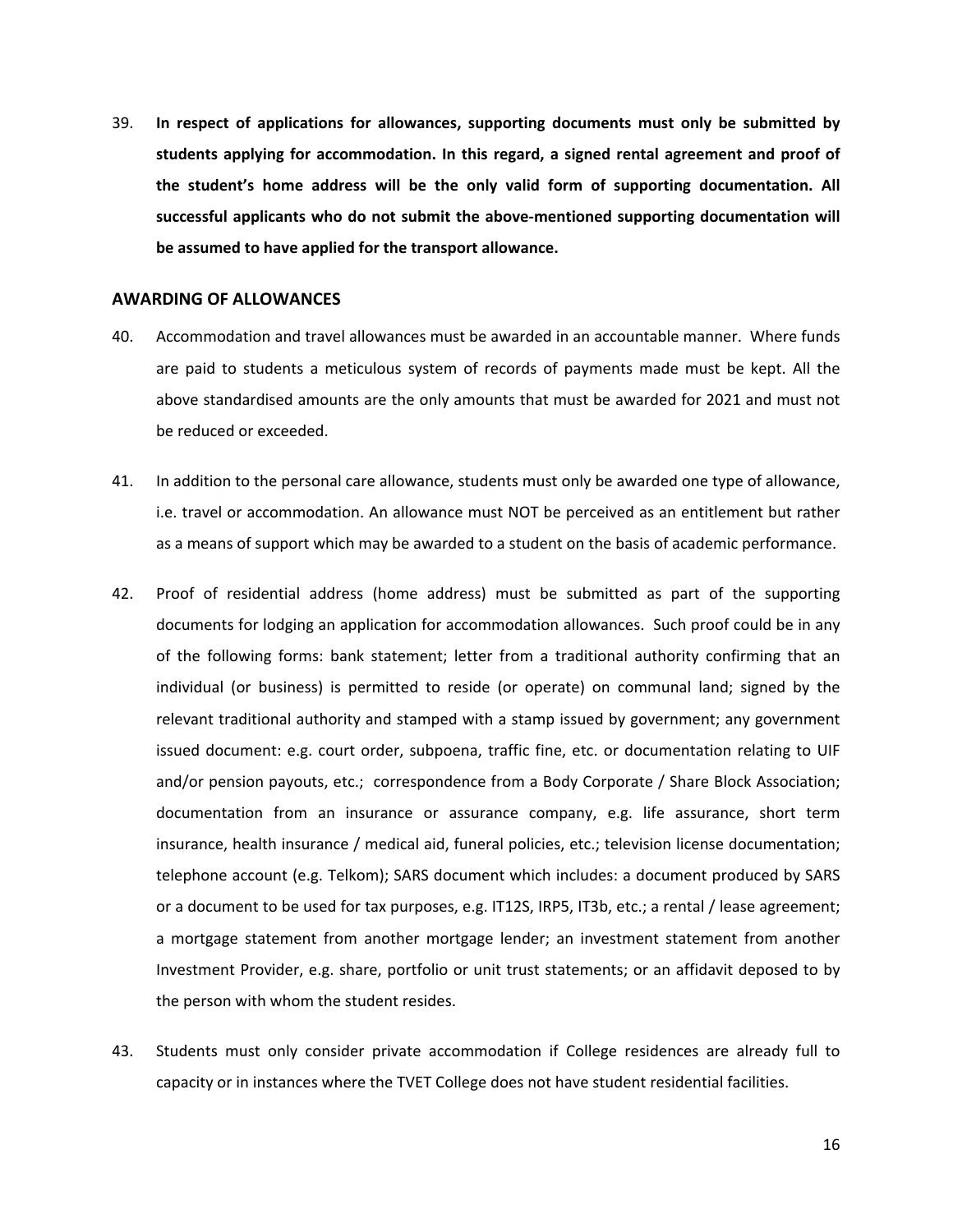44. In making a final determination on the award for private accommodation allowance, the College FAC must consider, *inter alia*, the 'going rate' for the area in which the college/campus is located and a rental agreement. The College must award the accommodation allowance to students residing more than forty (40) kilometres from the College (this means exactly 40km and beyond). **Students who reside more than 40km from the college but fail to submit their rental agreement must be awarded the travel allowance.** It should therefore be noted that the actual private accommodation allowance that will be awarded to a student will be one of the following three amounts:

| <b>CATEGORY</b>                                              | <b>AMOUNT</b>                             | <b>COMMENT</b>                                                                                                                                                                     |
|--------------------------------------------------------------|-------------------------------------------|------------------------------------------------------------------------------------------------------------------------------------------------------------------------------------|
| Category A<br>(For campuses located in rural<br>areas)       | R <sub>15</sub> 750 per annum per student | Residing more than 40 km from the College.<br>The College's Determination of Allowances<br>Policy must articulate the 'going rate' for<br>each campus and its categorisation. This |
| Category B<br>(For campuses located in peri-<br>urban areas) | R <sub>18</sub> 900 per annum per student | means exactly 40 km and beyond.<br>Applicants must submit the following<br>documents for consideration by the FAC:                                                                 |
| Category C<br>(For campuses located in urban<br>areas)       | R25 200 per annum per student             | Proof of home address<br>Rental agreement<br>An affidavit must not be accepted                                                                                                     |

- 45. The Department will determine categorisation per campus on the basis of spatial information, triangulated with socio-economic factors and information from Statistics South Africa. Colleges will be required to provide a written motivation should they not agree with the predetermined categorisation for a particular campus on receipt of the categorisation list. In the meantime colleges are required to use their own categorisation for the 2021 academic year until advised otherwise by the Department.
- 46. Given the larger geographical footprint of TVET campuses, Colleges must implement stricter controls around the awarding of the private accommodation allowance. In this regard colleges must ensure that over time the trend for private accommodation moves downward rather than upward. NSFAS trends in respect of the level of demand for allowances, reveal that colleges award accommodation to 40% of bursary beneficiaries and travel to 60% of bursary beneficiaries. Accommodation is the biggest expenditure item and must be kept under control to remain within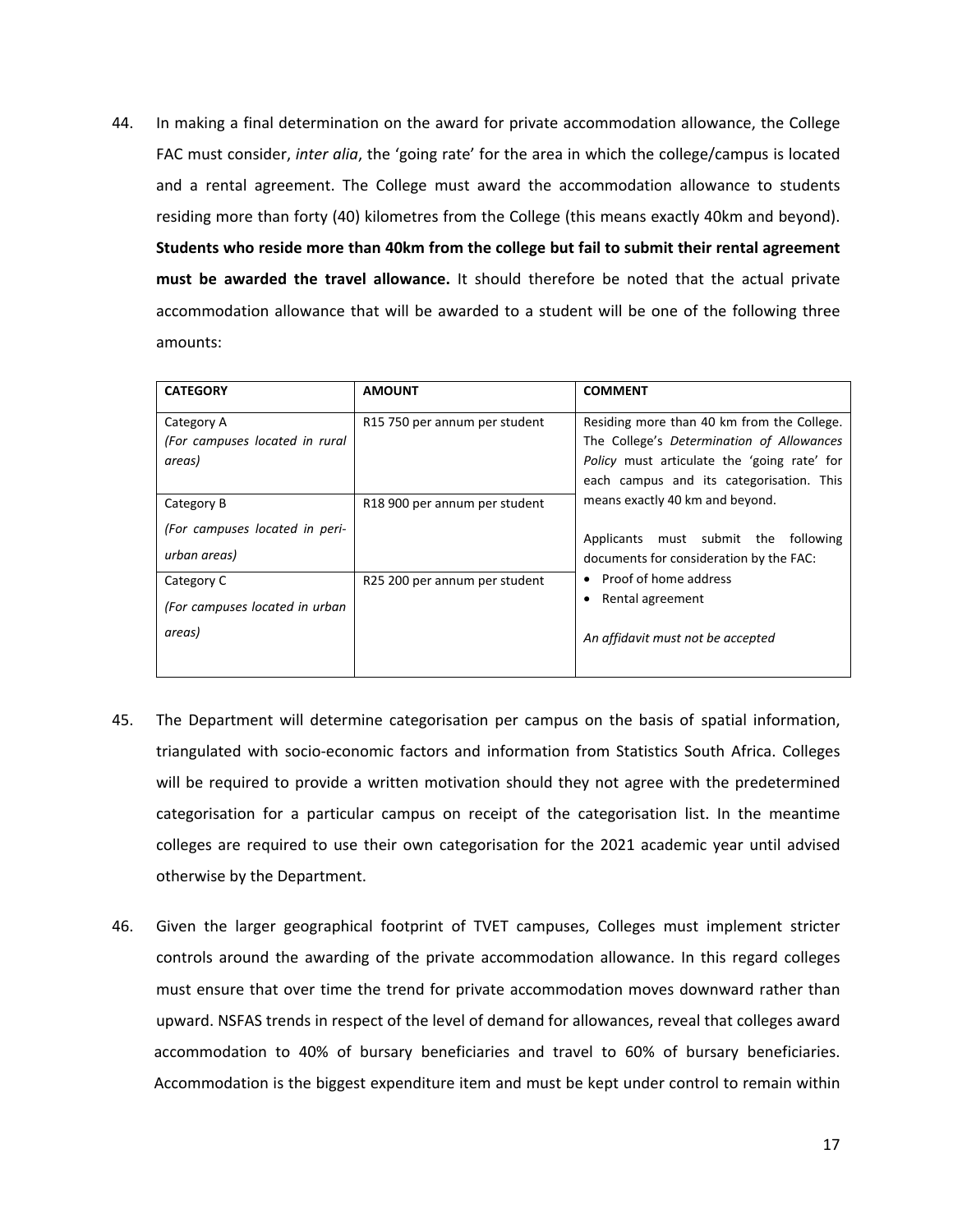the budget. Where colleges exceed the trends for allocation of accommodation allowances (40% of students awarded an accommodation allowance), NSFAS will be required to institute an audit of all qualifying students in the college. **However, colleges are required to manage the awarding of allowances and qualification criteria irrespective of the NSFAS trends**.

47. Colleges will not be permitted to change allowance types submitted within a particular academic year as these awards are based on supporting documents. It is only in exceptional cases where colleges may submit a compelling written motivation to the Department for consideration. Requests necessitated by administrative inefficiencies are, by definition, not exceptional and thus do not meet the criteria. For improved administration of the bursary scheme, colleges must put measures in place to avert administrative errors.

#### <span id="page-17-0"></span>**DISBURSEMENT OF ALLOWANCES**

- 48. The award for travel, accommodation and the personal care allowance is intended to improve the retention rates in the College sector, thereby promoting student access and success. In order to promote student attendance, it is mandatory that student allowances be issued in tranches rather than as a lump sum at the start of the academic year. The minimum requirement of 80% class attendance must be taken into account monthly when determining whether or not to continue making payments for the transport, accommodation and personal care allowance tranches. The release of student allowances must therefore be dependent on the 80% minimum student class attendance for all subjects the student is registered for. The first tranche should be paid to qualifying students in advance and, based on student adherence to the 80% minimum class attendance, the subsequent tranche should then be paid.
- 49. NSFAS and Colleges must link payment of allowances with the students' compliance with the Department's *TVET College Attendance and Punctuality Policy, 2013.* The attendance and punctuality policy was developed to improve retention and pass rates of all students in the TVET College sector and thus all TVET College students are required to strictly comply with the policy irrespective of them being NSFAS bursary beneficiaries or not. Notwithstanding bursary funding, compliance with the attendance and punctuality policy is NOT dependent on the outcome of the application for allowances. It should be noted that students' absence due to a protest must be considered in the determination of the attendance rate. Should the college experience extraordinary circumstances where the attendance rule needs to be legitimately waived, this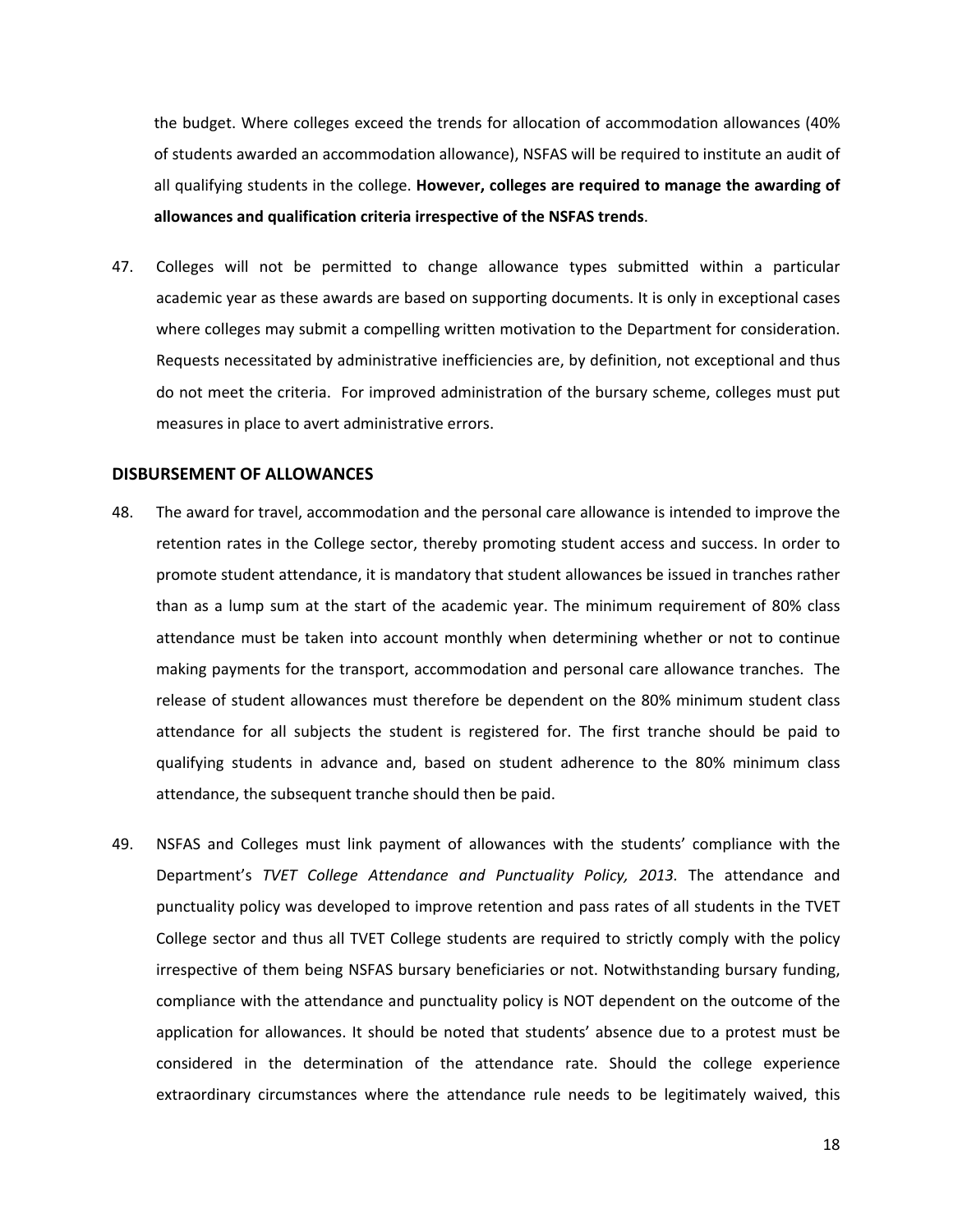decision must be approved by Council, and documented accordingly, together with all supporting evidence, which must be presented on request from DHET as well as for audit purposes.

- 50. NSFAS and Colleges must not disburse NSFAS allowances to a beneficiary who fails to meet the minimum 80% class attendance requirement for a particular month in accordance with the *DHET TVET College Student Attendance and Punctuality Policy, 2013*. The monitoring of class attendance by the responsible lecturer for each scheduled class is critical. Principals must monitor and keep accurate records of student attendance for each scheduled class. Principals must submit, on a monthly basis, a consolidated report of NSFAS beneficiaries who do not meet the 80% minimum class attendance requirement to the Executive Officer of NSFAS. The funds that would have been accumulated from the allowances as a result of students failing to comply with the requirement of 80% minimum class attendance or dropping out from the College must be returned to NSFAS at the end of the academic year.
- 51. **Given the impact of COVID-19 pandemic on teaching and learning as well as continuous implementation of regulations to contain the spread of the coronavirus, implementation of the 80% attendance policy requirement for payment of allowances to students for the 2021 academic year has been waived, until further notice.**
- 52. College students as well as Departmental, College, and NSFAS employees are not allowed to provide travel and accommodation services to beneficiaries of the DHET TVET College Bursary Scheme. This practice constitutes a conflict of interest and it is imperative that the College, through its Council, and the NSFAS Board, formulate a policy barring this practice.
- 53. Students and College officials who are found to have defrauded the DHET TVET College Bursary Scheme must be subjected to an internal disciplinary hearing and have criminal charges laid against them. In the event that these suspects are found guilty, the relevant sanctions must apply which may include withdrawal of the bursary, cancellation of allowances, disqualification from ever applying for a NSFAS bursary in future, re-payment, expulsion/dismissal, etc.
- 54. NSFAS will make payments directly to students and the disbursement process and feedback on payments will be shared with all relevant stakeholders.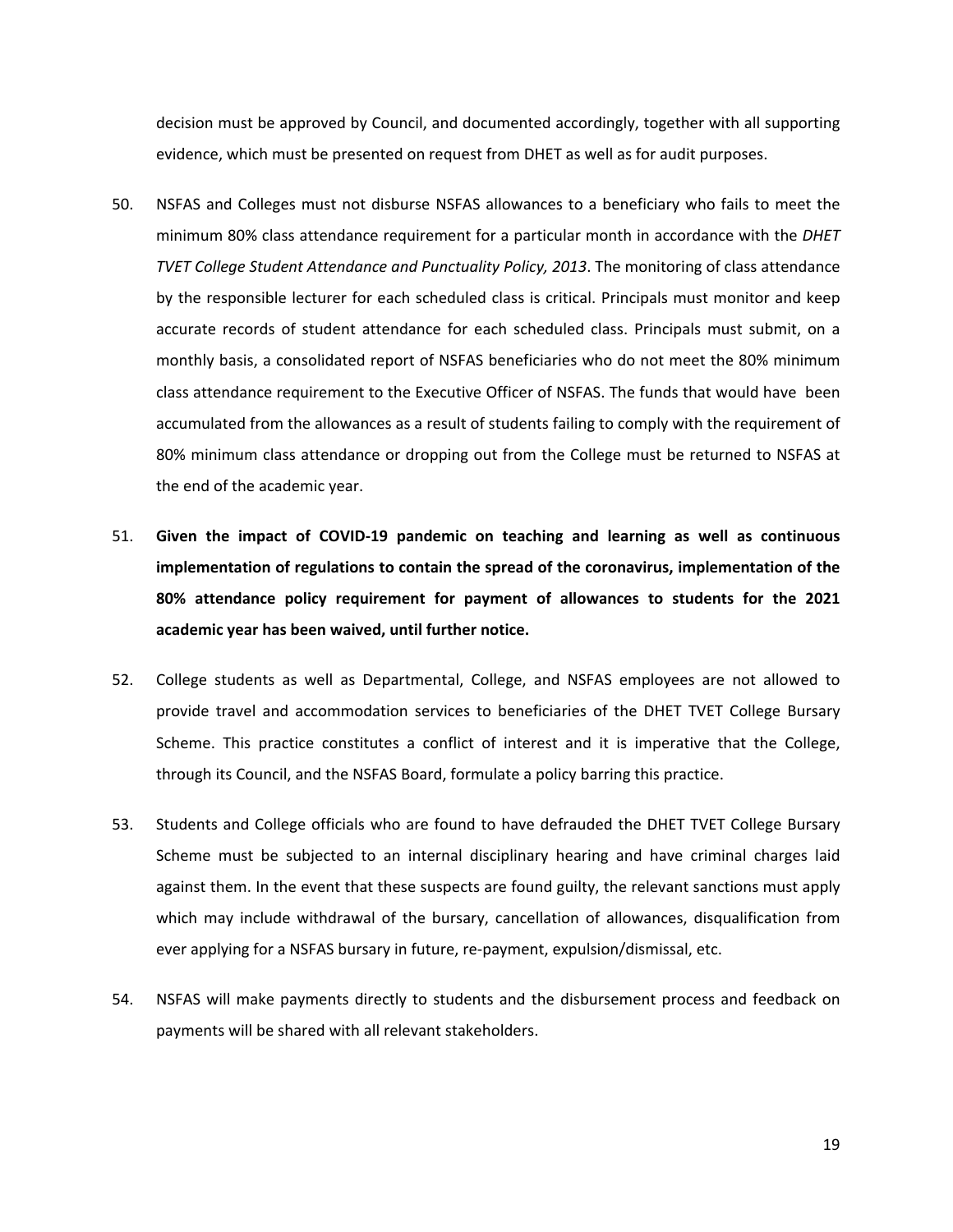- 55. Where NSFAS pays the allowances directly to students, the students are liable for their own accommodation payments. Where an institution disburses the allowances on behalf of NSFAS, the College then pays the students directly, and the students are then liable for their own accommodation payments. The details around payments will be agreed upon between NSFAS and the College and will also be contained in the Memorandum of Understanding (MOU) between the College and NSFAS.
- 56. Under no circumstances may Colleges pay accommodation providers directly. The contracts must be between the students and the providers, and not between the TVET Colleges and providers. Colleges are however advised to guide students in contracting wisely with landlords so that they do not end up paying more than what was promised to them.

#### <span id="page-19-0"></span>**SECTION C: GUIDELINES**

- 57. Paragraphs 57 to 64 constitute the **GUIDELINES** section of the *Bursary Rules and Guidelines*.
- 58. Colleges are expected to follow the GUIDELINES. Should a College wish to deviate from the GUIDELINES, due to its specific and unique circumstances in respect of matters outlined in paragraph 59, it must develop a *Determination of Allowances Policy* and submit it to the Department by no later than 31 January 2021. Each College must strictly comply with its *Determination of Allowances Policy*. Should a College not submit its *Determination of Allowances Policy* the Department will be assume that the College is implementing the national GUIDELINES.
- 59. Colleges developing their *Determination of Allowances Policies* on the basis of their unique circumstances must note that the deviation can only be in relation to the following matters:
	- 59.1 Allowances for students enrolled for outstanding subjects. However, students who do not have contact classes should not be considered for allowances. (cf. paragraphs 34.6 and 34.9);
	- 59.2 Minimum attendance requirement for bursary beneficiaries (which can be set higher but not lower than 80%) (cf. paragraph 61); and
	- 59.3 Verification of residential addresses of beneficiaries of accommodation allowances (cf. paragraphs 63 and 64).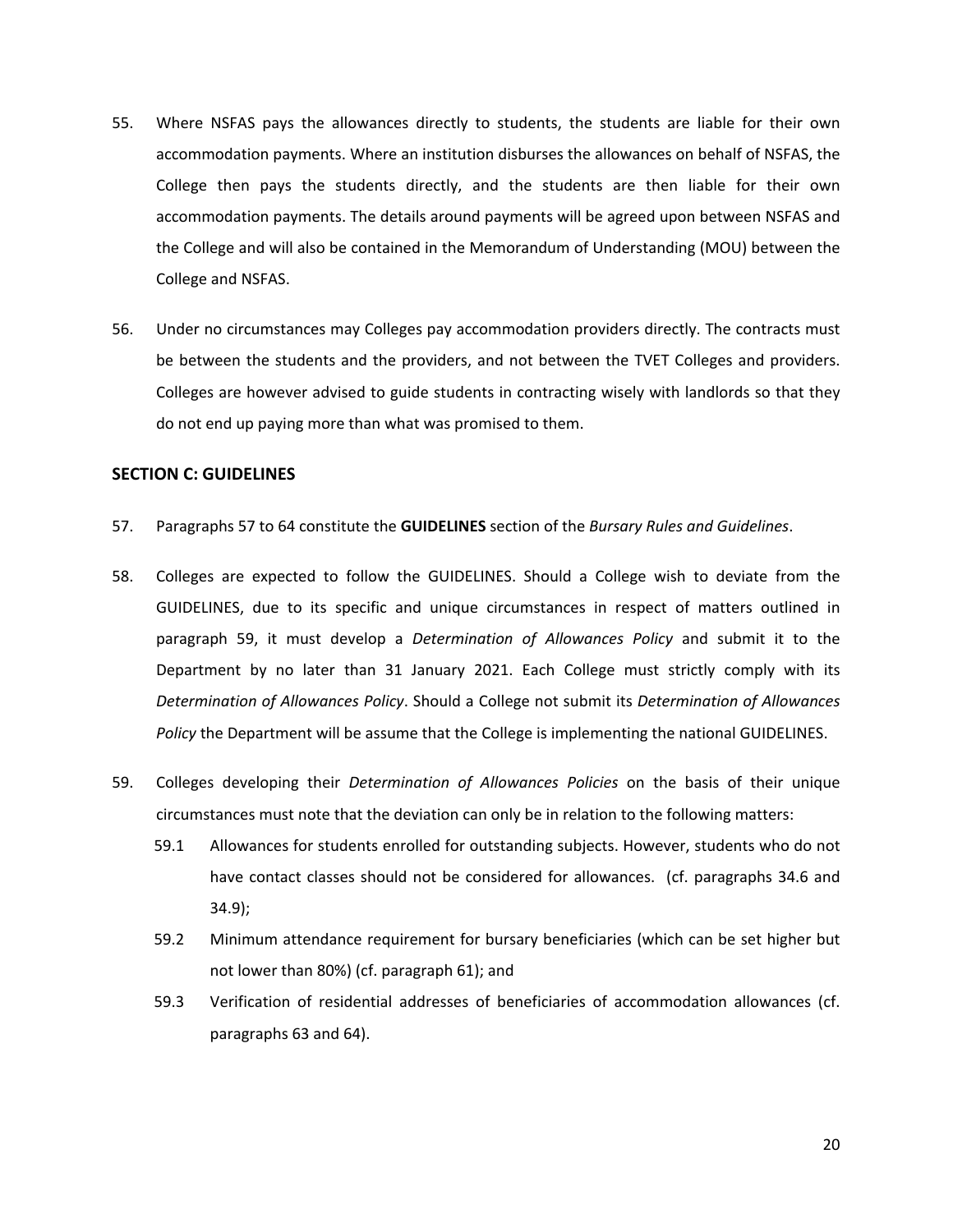60. The College *Determination of Allowances Policy* must provide clarity in respect of applications for travel and accommodation allowances of students who passed NC (V) Level 4, N3 and N6 with outstanding subjects. In instances where the College decides to award allowances to this cohort of students, such allowances should be awarded as full standardised allowances.

#### <span id="page-20-0"></span>**COMPLIANCE WITH THE TVET COLLEGE ATTENDANCE AND PUNCTUALITY POLICY**

- 61. Taking into account its unique circumstances, each College's *Determination of Allowances Policy* must provide clarity whether the College is maintaining the minimum attendance requirement of 80%, or raising it for bursary beneficiaries.
- 62. Colleges are required to manage instances where student attendance is compromised by the College, NSFAS or Departmental inefficiencies, as a management issue rather than as application of a 'Rule', and must be well-communicated to students. Such provisions should also be captured in the colleges' policy on determination of allowances.

## <span id="page-20-1"></span>**VERIFICATION OF RESIDENTIAL ADDRESSES OF THE RECIPIENTS OF ACCOMMODATION ALLOWANCES**

- 63. The Department has discovered alarmingly high levels of fraud and corruption involved in the awarding of accommodation allowances to students. This discovery necessitates College verification of residential addresses of beneficiaries of accommodation allowances (while studying) to ascertain the validity of these awards. Taking into account its unique circumstances, each College's bursary policy must provide clarity in respect of verification of residential addresses of beneficiaries of accommodation allowances.
- 64. Debt collection agencies may be utilised to conduct physical address verification of preferably a minimum sample of 10 – 25% randomly selected students receiving accommodation allowances. Colleges must keep bi-annual reports on verification of residential addresses of beneficiaries of accommodation allowances for audit purposes. On the basis of the analysis of these reports, the Principal should decide whether or not it is necessary to institute a forensic investigation into the administration of these allowances.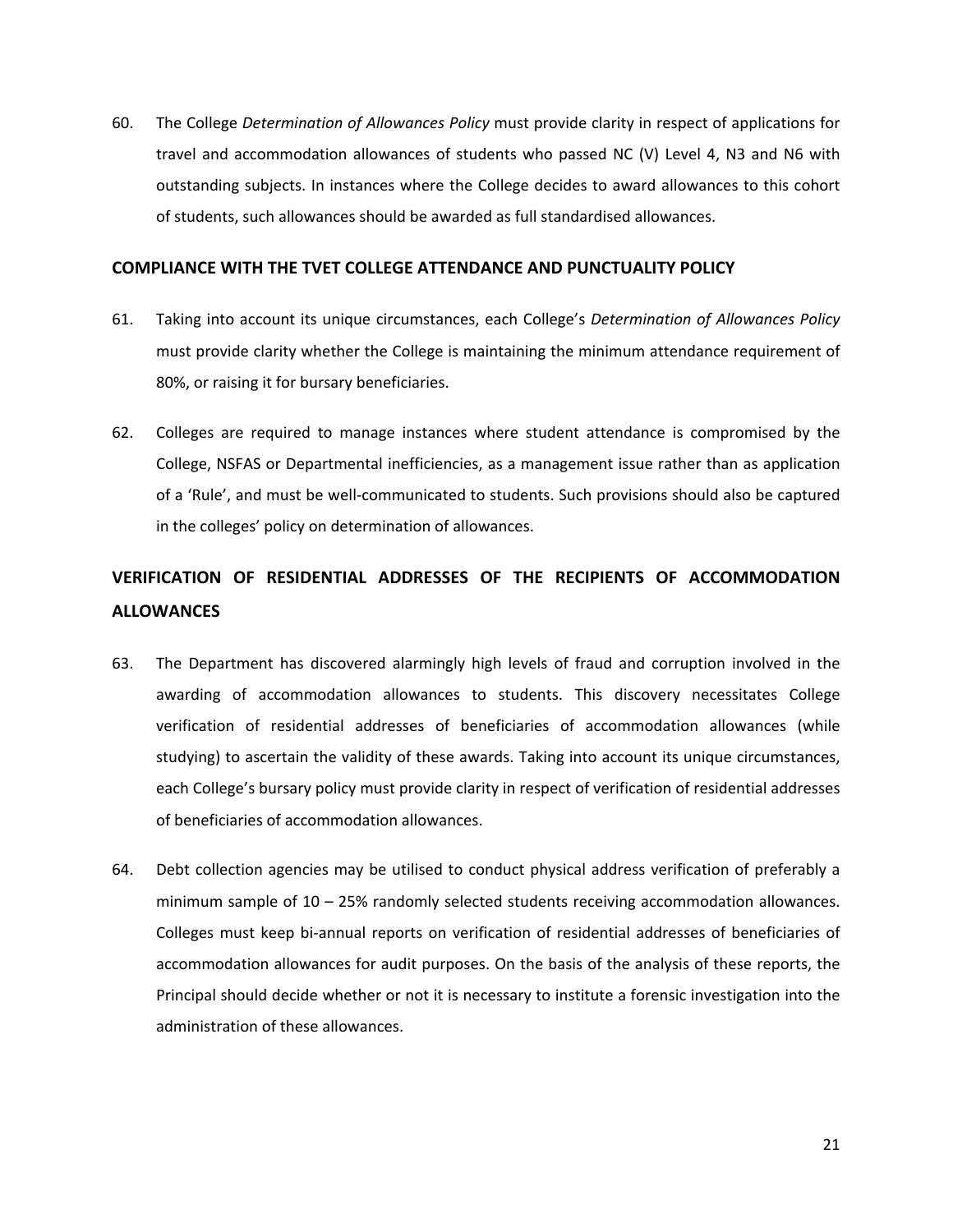## <span id="page-21-0"></span>**SECTION D: ADDITIONAL POINTERS AND TEMPLATES**

65. Paragraphs 65 to 74 constitute the additional pointers and templates that may be considered during the administration and management of the bursary scheme.

## <span id="page-21-1"></span>**ADDITIONAL NSFAS AND COLLEGE RESPONSIBILITIES**

- 66. Colleges must take responsibility for and take note of the following:
	- 66.1 Informing students of the criteria that are applicable for the awarding of bursaries, i.e. financial need, academic performance, class attendance, etc.;
	- 66.2 Informing students of all important documents to be submitted with their bursary applications;
	- 66.3 Developing a document checklist to ensure that all relevant documents are received;
	- 66.4 Application forms with incomplete documents should not be accepted. If there are queries on submitted documents, the student must be notified immediately;
	- 66.5 Furnishing students with proof of submission of application forms and supporting documents; and
	- 66.6 Students should be made aware of their rights, roles and responsibilities, e.g. notification of other bursaries or change of address, etc.

## <span id="page-21-2"></span>**MONITORING AND SUPPORT**

- 67. The Department, its regional offices and Principals will conduct regular monitoring and support of the DHET TVET College Bursary Scheme administration at Colleges. Colleges are encouraged to contact the Regional office, the Department and NSFAS when support is needed. The *Bursary Administration Monitoring Tool* (cf. Template B) must be used to monitor and evaluate the College's administration and management of the Department's TVET College Bursary Scheme.
- 68. Colleges will be expected to manage grievances or disputes emanating from their bursary policies in giving effect to the administration of allowances as contemplated in paragraphs 57 to 64 of this document.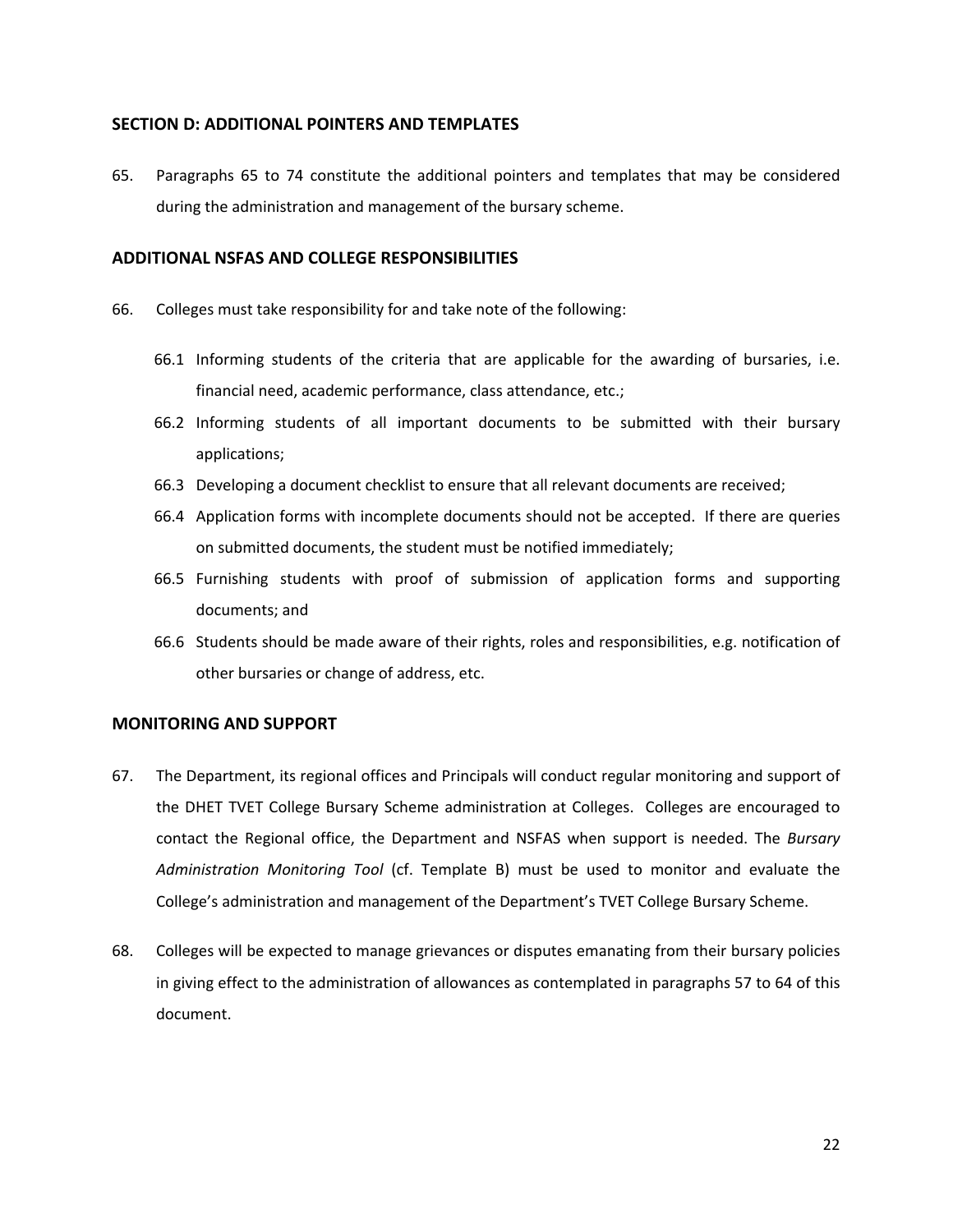#### <span id="page-22-0"></span>**MARKETING**

- 69. The first point of marketing should be the PLP, NC (V) or Report 191 programmes, then the bursary scheme as a possible access tool to the College and programme offerings.
- 70. It is the responsibility of the College to develop a marketing strategy for the bursary and to market the availability of bursaries to the students in a responsible and accountable manner. It is critical that the bursaries are marketed as the Department of Higher Education and Training (DHET) TVET College Bursary Scheme (DHET TVET College Bursary Scheme). It is important for the name of the scheme to be presented in a consistent manner to avoid confusion with other bursaries that may be on offer.
- 71. Colleges are advised not to guarantee students bursaries when recruiting, since bursary awards are subject to bursary administration processes as outlined in this document.
- 72. Colleges should communicate the bursary process in classes, during orientation and induction, through internal and external newsletters, brochures, posters, College website, newspapers and other means the College may deem appropriate.
- 73. Closing dates for the submission of bursary application forms should be stated very clearly in the advertisements issued by Colleges and on the bursary application forms (where possible).
- 74. The Principal as the Accounting Officer in a college, is ultimately responsible for the accuracy and validity of information submitted to NSFAS. The Director-General will institute consequence management practices in the event that the college fails to adhere to these Bursary Rules and Guidelines.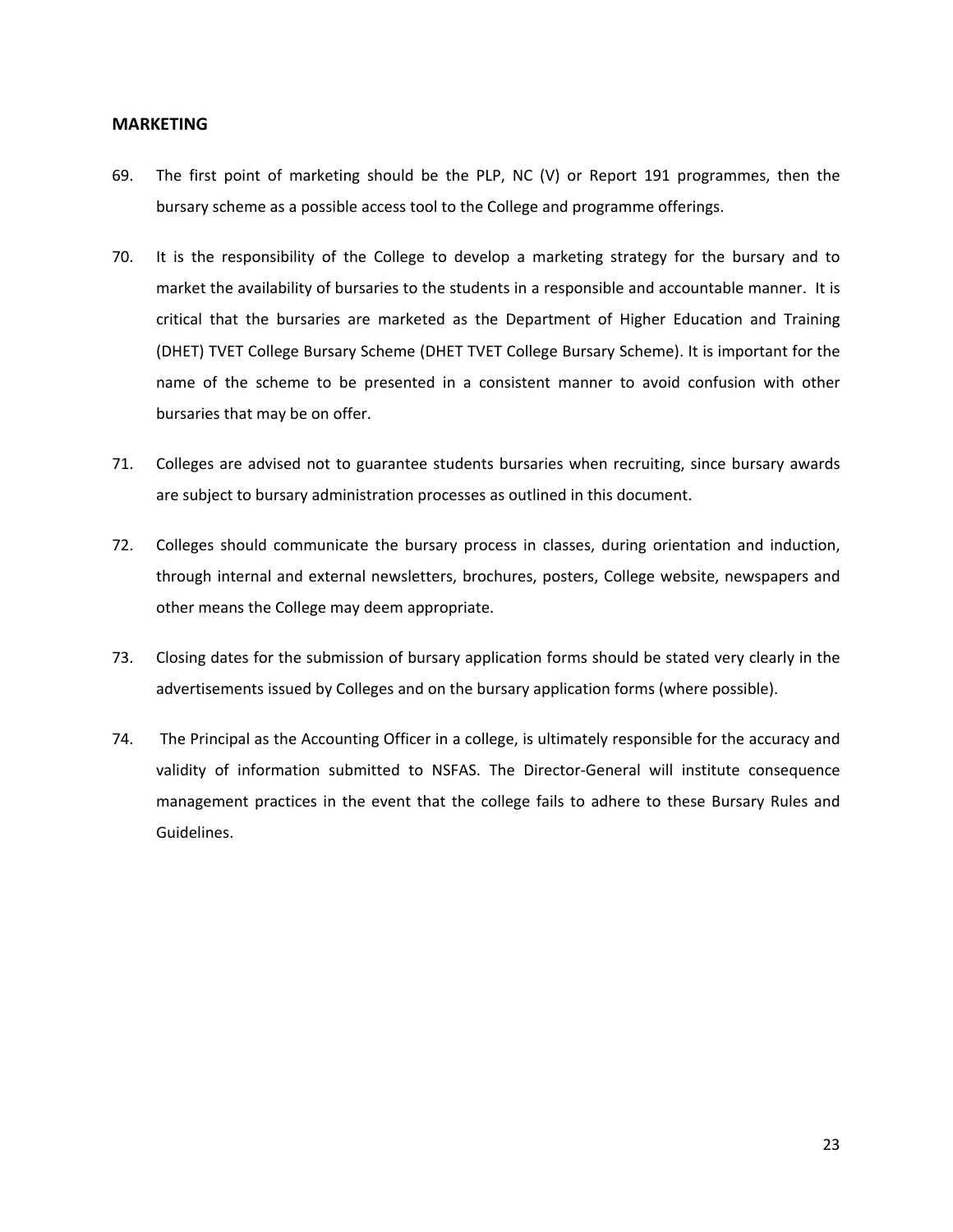## **TEMPLATE A**

## *(Insert College logo)*

## **2021 ACCOMMODATION ALLOWANCE APPLICATION FORM**

## **SECTION 1 – COLLEGE OFFICIAL TO COMPLETE THIS SECTION (NOT THE STUDENT)**

| For College official to complete (Complete in FULL) - Incomplete forms will not be processed |                       |                |                |                |  |  |
|----------------------------------------------------------------------------------------------|-----------------------|----------------|----------------|----------------|--|--|
| Application reference number                                                                 |                       |                |                |                |  |  |
| (must be generated by the college)                                                           |                       |                |                |                |  |  |
| College name                                                                                 |                       |                |                |                |  |  |
| Campus name (where student has registered)                                                   |                       |                |                |                |  |  |
|                                                                                              |                       | 2              | э              | 4              |  |  |
| Registration cycle (tick the appropriate cycle)                                              | PLP, NC(V), S1 and T1 | T <sub>2</sub> | S <sub>2</sub> | T <sub>3</sub> |  |  |

#### **SECTION 2 – STUDENT TO COMPLETE**

| For student to complete (Complete in FULL) - Incomplete forms will not be processed                                                            |                         |  |  |  |  |  |      |  |  |  |
|------------------------------------------------------------------------------------------------------------------------------------------------|-------------------------|--|--|--|--|--|------|--|--|--|
| Student surname                                                                                                                                |                         |  |  |  |  |  |      |  |  |  |
| Student first names                                                                                                                            |                         |  |  |  |  |  |      |  |  |  |
| Student ID number                                                                                                                              |                         |  |  |  |  |  |      |  |  |  |
| PLEASE PROVIDE A CERTIFIED COPY OF YOUR ID DOCUMENT NOT OLDER THAN THREE MONTHS                                                                |                         |  |  |  |  |  |      |  |  |  |
| Student number (If available)                                                                                                                  |                         |  |  |  |  |  |      |  |  |  |
| Cellphone number                                                                                                                               |                         |  |  |  |  |  |      |  |  |  |
|                                                                                                                                                | House number:           |  |  |  |  |  |      |  |  |  |
| Home address                                                                                                                                   | Street name:            |  |  |  |  |  |      |  |  |  |
| (Not address while studying)                                                                                                                   | Suburb / Location name: |  |  |  |  |  |      |  |  |  |
|                                                                                                                                                | Town/ City name:        |  |  |  |  |  |      |  |  |  |
|                                                                                                                                                | Postal code:            |  |  |  |  |  |      |  |  |  |
| APPLICANTS MUST SUBMIT THE FOLLOWING SUPPORTING DOCUMENTS:                                                                                     |                         |  |  |  |  |  |      |  |  |  |
| Accommodation: Please provide proof of your home address and the rental agreement in accordance with paragraphs 42 and 44 of the 2021          |                         |  |  |  |  |  |      |  |  |  |
| bursary rules and guidelines. Certified copy (not older than 3 months) of the rental agreement signed off by the student and the landlord that |                         |  |  |  |  |  |      |  |  |  |
| indicates the rental period for 2021. Rental agreements that do not indicate the rental period will be considered invalid.                     |                         |  |  |  |  |  |      |  |  |  |
|                                                                                                                                                |                         |  |  |  |  |  |      |  |  |  |
| Signature of student                                                                                                                           |                         |  |  |  |  |  | Date |  |  |  |
| Please note that by signing this application you are accepting the declaration on page 2 of this application.                                  |                         |  |  |  |  |  |      |  |  |  |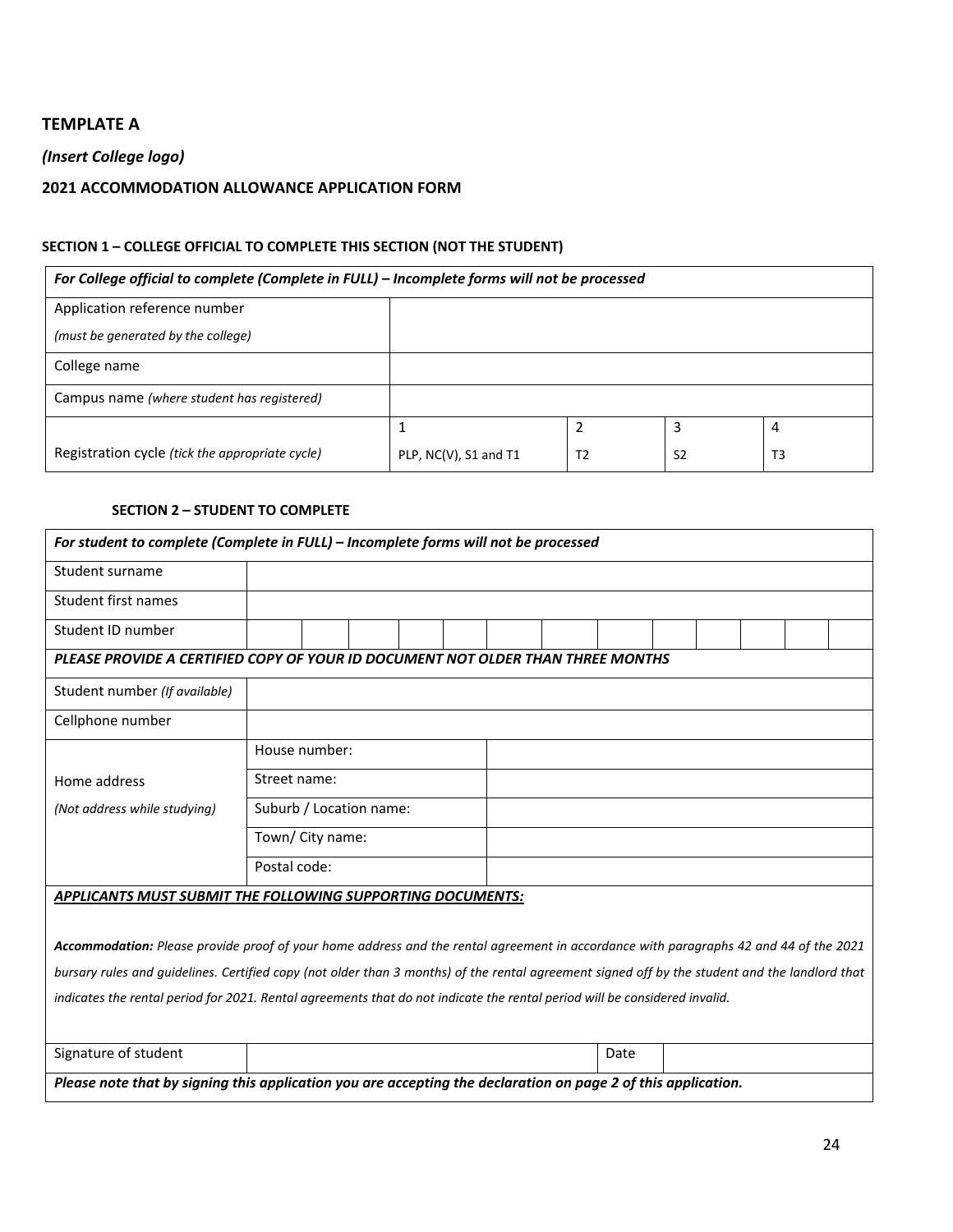#### **By signing this application I declare the following:**

*The information and required documents provided by myself in respect of this application are to the best of my knowledge true and correct. In the event that it is later discovered that this request was fraudulent/falsified and as a result the TVET College indicated in this application or NSFAS suffers an out of pocket loss due to my negligence and/or criminal intent in submitting this application, I will be held personally liable for*  such loss and will be subjected to a disciplinary enguiry, cancellation of my NSFAS bursary and being expelled from the TVET College indicated *in this application.*

*Furthermore I also acknowledge that I accept the following terms and conditions with regards to the submitted application:*

- *1. This application is strictly to request an allowance for accommodation. It does not represent an application for a bursary with NSFAS.*
- *2. I grant permission that my home address as provided in this application may be verified.*
- *3. Submission of this application does not guarantee that I will be receiving an accommodation allowance if I am funded by NSFAS in 2021. My qualification for the accommodation allowance requested and receipt thereof are subject to the "2021 RULES AND GUIDELINES FOR THE ADMINISTRATION AND MANAGEMENT OF THE DEPARTMENT OF HIGHER EDUCATION AND TRAINING'S TECHNICAL AND VOCATIONAL EDUCATION AND TRAINING COLLEGE BURSARY SCHEME"*
- *4. If my request for accommodation allowance issuccessful this allowance will be awarded for each period of study in which I qualify (see point number 1 and 4 above) to receive the requested allowance as follows: Year course = 10 months, Semester course = 5 months per funded semester, Trimester Course = 3 months per funded trimester.*
- *5. If I have applied for and qualify for an allowance, the allowance will be requested in line with the decision of the Financial Aid*  Committee of the TVET College indicated in this application and will be in accordance to the standard annual rates allowed per the *buyrsary rules and guidelines referred to in point 4 above proportional to funded terms of study only as indicated in point number 5 above.*
- *6. I must inform the TVET College immediately when my home address changes as this could infuence the accommodation allowance that I qualify for.*
- *7. If I receive an accommodation allowance I must provide the College with a new lease agreement if the current lease agreement has expired or where I have moved to another place of accommodation.*

#### **SECTION 3 – COLLEGE OFFICIAL TO COMPLETE THIS SECTION (NOT THE STUDENT)**

| For College official to complete (Complete in FULL) - Incomplete forms will not be processed |  |  |  |  |
|----------------------------------------------------------------------------------------------|--|--|--|--|
| College official surname                                                                     |  |  |  |  |
| College official first names                                                                 |  |  |  |  |
| Campus                                                                                       |  |  |  |  |
| Original ID document inspected and agreed to                                                 |  |  |  |  |
| certified copy received? Indicate YES or NO                                                  |  |  |  |  |
| Was the student who completed and signed the                                                 |  |  |  |  |
| student section above the person as reflected in                                             |  |  |  |  |
| the original ID document presented to you?                                                   |  |  |  |  |
| Indicate YES or NO                                                                           |  |  |  |  |
| Has all of the required documentation been                                                   |  |  |  |  |
| attached to this form? Indicate YES or NO                                                    |  |  |  |  |
|                                                                                              |  |  |  |  |
| College official signature                                                                   |  |  |  |  |
| Date                                                                                         |  |  |  |  |

**By signing the above section in my capcity as college official, I declare the following:**

*The information received by myself in respect of this application and attached was provided by the student that signed the above section of this application.*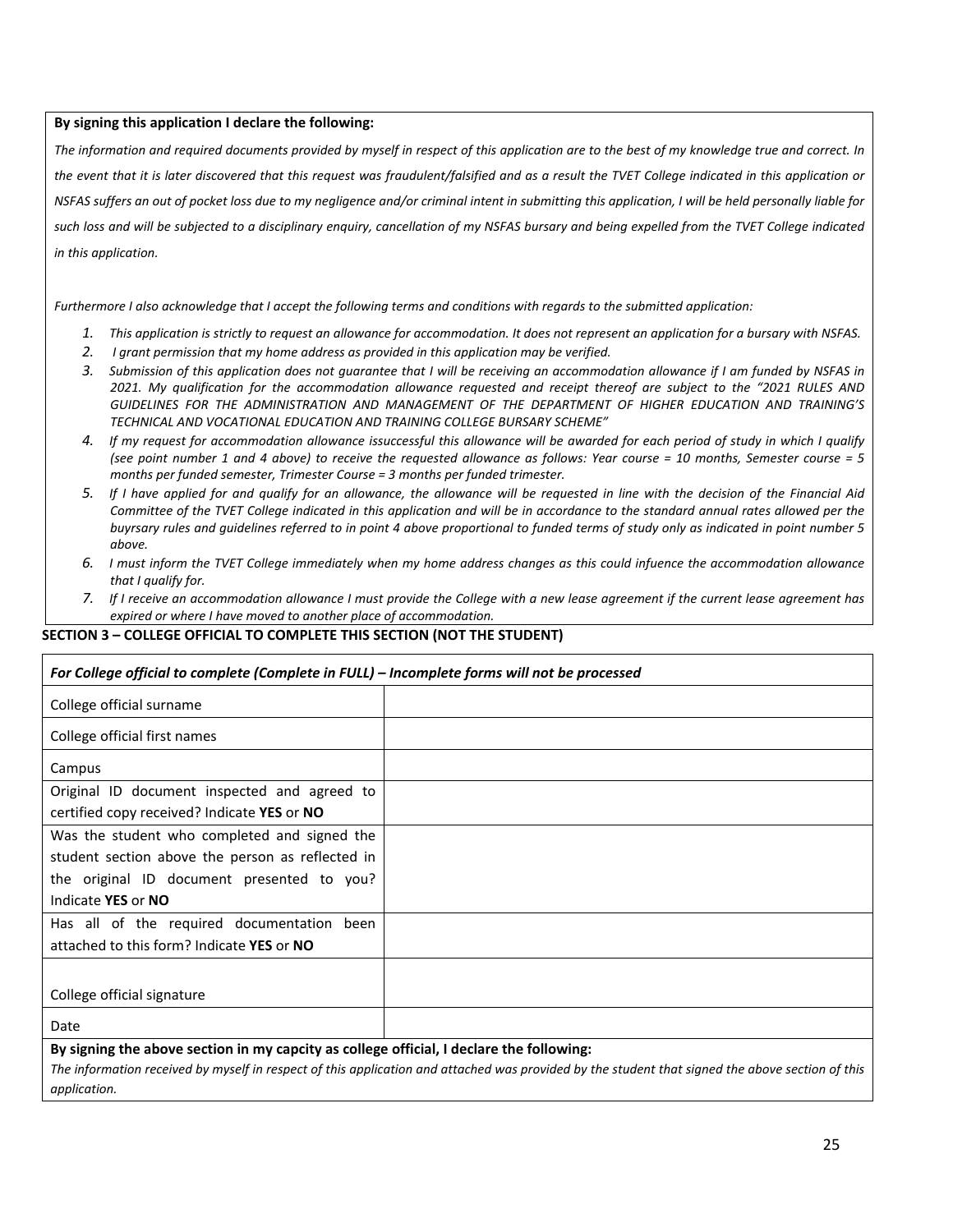## **TEMPLATE B**

|                 |                         | <b>BURSARY ADMINISTRATION MONITORING TOOL</b>                                                                                                                          |                   |                                                                                 |                                  |
|-----------------|-------------------------|------------------------------------------------------------------------------------------------------------------------------------------------------------------------|-------------------|---------------------------------------------------------------------------------|----------------------------------|
|                 |                         |                                                                                                                                                                        |                   |                                                                                 |                                  |
| <b>COLLEGE:</b> |                         |                                                                                                                                                                        |                   | <b>CAMPUS:</b>                                                                  |                                  |
|                 |                         |                                                                                                                                                                        |                   |                                                                                 |                                  |
| 1               | <b>COMMUNICATION</b>    |                                                                                                                                                                        | YES/<br><b>NO</b> | <b>EVIDENCE</b>                                                                 | <b>REMEDIAL ACTION/ COMMENTS</b> |
| $1.1\,$         |                         | Acknowledging receipt of bursary applications                                                                                                                          |                   | Acknowledgeme<br>nt                                                             |                                  |
| 1.2             | registration fees       | Exemption of NSFAS beneficiaries from<br>paying                                                                                                                        |                   | Booklets,<br>leaflets, etc.                                                     |                                  |
| 1.3             |                         | Communication of the eligibility criteria for bursaries                                                                                                                |                   | Booklets,<br>leaflets, etc.                                                     |                                  |
| 1.4             |                         | Issuing of the bursary documentation to the Student<br>Representative Council (SRC) (i.e. allocation letter,<br>Bursary Rules and Guidelines, Attendance Policy, etc.) |                   | Allocation letter,<br>Rules<br>and<br>Guidelines,<br>Attendance<br>Policy, etc. |                                  |
| 1.5             |                         | Issuing of the criteria for awarding bursaries (particularly<br>the awarding of allowances)                                                                            |                   | Awarding<br>criteria                                                            |                                  |
| 1.6             |                         | Issuing of the outcome<br>applications<br>for<br>on<br>accommodation allowances (i.e. to both successful and<br>unsuccessful applicants)                               |                   | Letters/sms, etc.                                                               |                                  |
| 1.7             |                         | Notification on receipt of NSFAS payment                                                                                                                               |                   | Updated<br>statements<br>of<br>student                                          |                                  |
|                 |                         |                                                                                                                                                                        |                   |                                                                                 |                                  |
| $\mathbf{2}$    |                         | PROCESSESING OF APPLICATIONS                                                                                                                                           | YES/NO            | <b>EVIDENCE</b>                                                                 | <b>REMEDIAL ACTION/COMMENTS</b>  |
| 2.1             |                         | Capacity building and training of the SRC                                                                                                                              |                   | Agenda,<br>attendance<br>registers,<br>presentations,<br>reports, etc.          |                                  |
| $2.2^{\circ}$   |                         | Functioning of the Financial Aid Committee (FAC)                                                                                                                       |                   | Agenda,<br>minutes,<br>attendance<br>registers, etc.                            |                                  |
| 2.3             |                         | Participation of the SRC in the FAC and the Bursary<br>Appeals Committee (BAC) (ideally each campus must<br>have representation in the FAC)                            |                   | Minutes,<br>attendance<br>registers, etc.                                       |                                  |
| 2.5             | award for College fees) | Full payment of College fees for qualifying students (full                                                                                                             |                   | Control lists                                                                   |                                  |
| 2.6             |                         | Determination on applications for allowances                                                                                                                           |                   | Awarding<br>criteria<br>for<br>standardised<br>allowances                       |                                  |